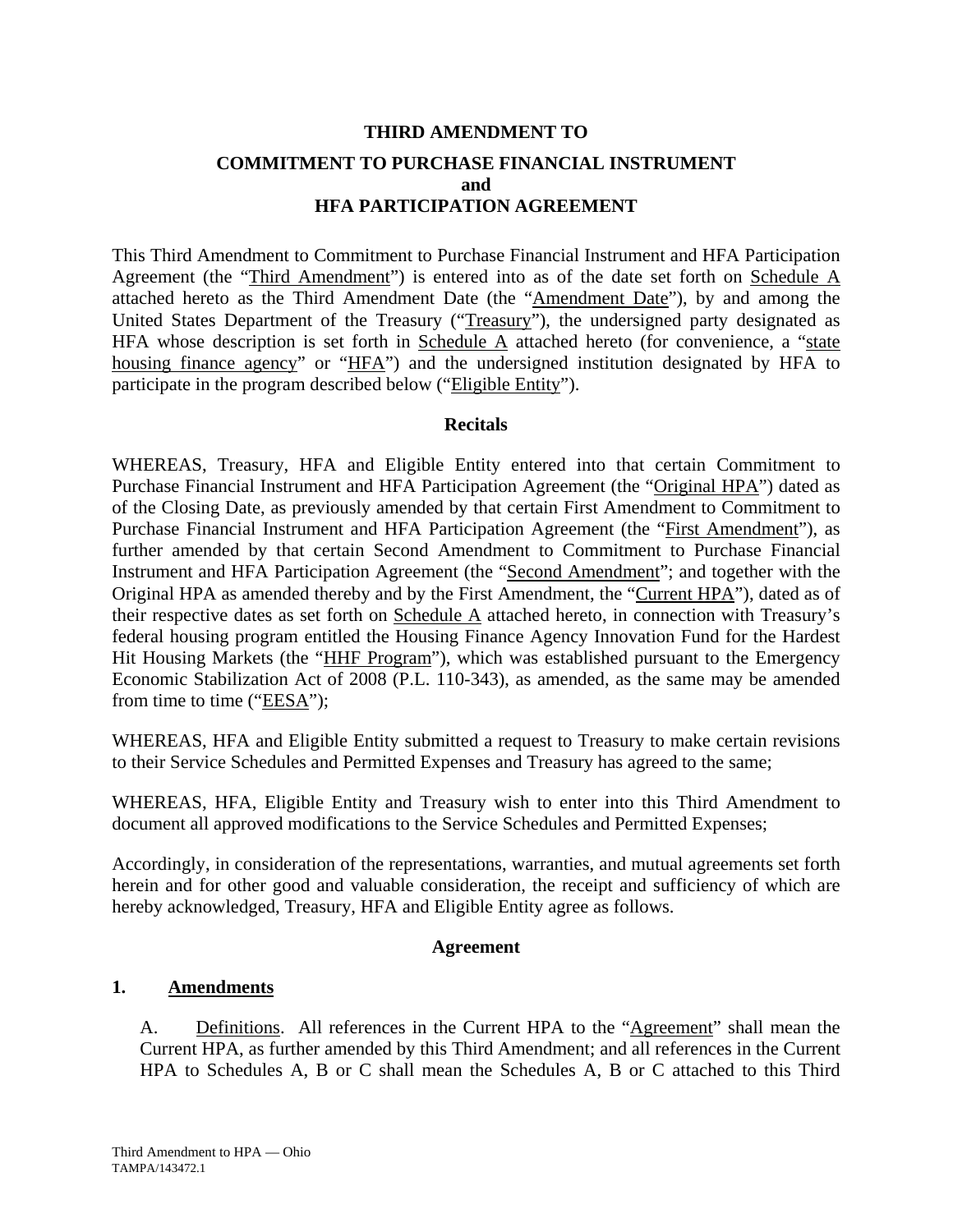Amendment. All references herein to the "HPA" shall mean the Current HPA, as further amended by this Third Amendment.

B. Schedule A. Schedule A attached to the Current HPA is hereby deleted in its entirety and replaced with Schedule A attached to this Third Amendment.

C. Schedule B. Schedule B attached to the Current HPA is hereby deleted in its entirety and replaced with Schedule B attached to this Third Amendment.

D. Schedule C. Schedule C attached to the Current HPA is hereby deleted in its entirety and replaced with Schedule C attached to this Third Amendment.

## **2. Representations, Warranties and Covenants**

A. HFA and Eligible Entity. HFA and Eligible Entity, each for itself, make the following representations, warranties and covenants to Treasury and the truth and accuracy of such representations and warranties and compliance with and performance of such covenants are continuing obligations of HFA and Eligible Entity, each as to itself. In the event that any of the representations or warranties made herein cease to be true and correct or HFA or Eligible Entity breaches any of its covenants made herein, HFA or Eligible Entity, as the case may be, agrees to notify Treasury immediately and the same shall constitute an Event of Default under the HPA.

(1) HFA and Eligible Entity each hereby certifies, represents and warrants as of the date hereof that each of the representations and warranties of HFA or Eligible Entity, as applicable, contained in the HPA are true, correct, accurate and complete in all material respects as of the date hereof. All covenants of HFA or Eligible Entity, as applicable, contained in the HPA shall remain in full force and effect and neither HFA, nor Eligible Entity is in breach of any such covenant.

(2) Eligible Entity has the full corporate power and authority to enter into, execute, and deliver this Third Amendment and any other closing documentation delivered to Treasury in connection with this Third Amendment, and to perform its obligations hereunder and thereunder.

(3) HFA has the full legal power and authority to enter into, execute, and deliver this Third Amendment and any other closing documentation delivered to Treasury in connection with this Third Amendment, and to perform its obligations hereunder and thereunder.

## **3. Miscellaneous**

A. The recitals set forth at the beginning of this Third Amendment are true and accurate and are incorporated herein by this reference.

B. Capitalized terms used but not defined herein shall have the meanings ascribed to them in the HPA.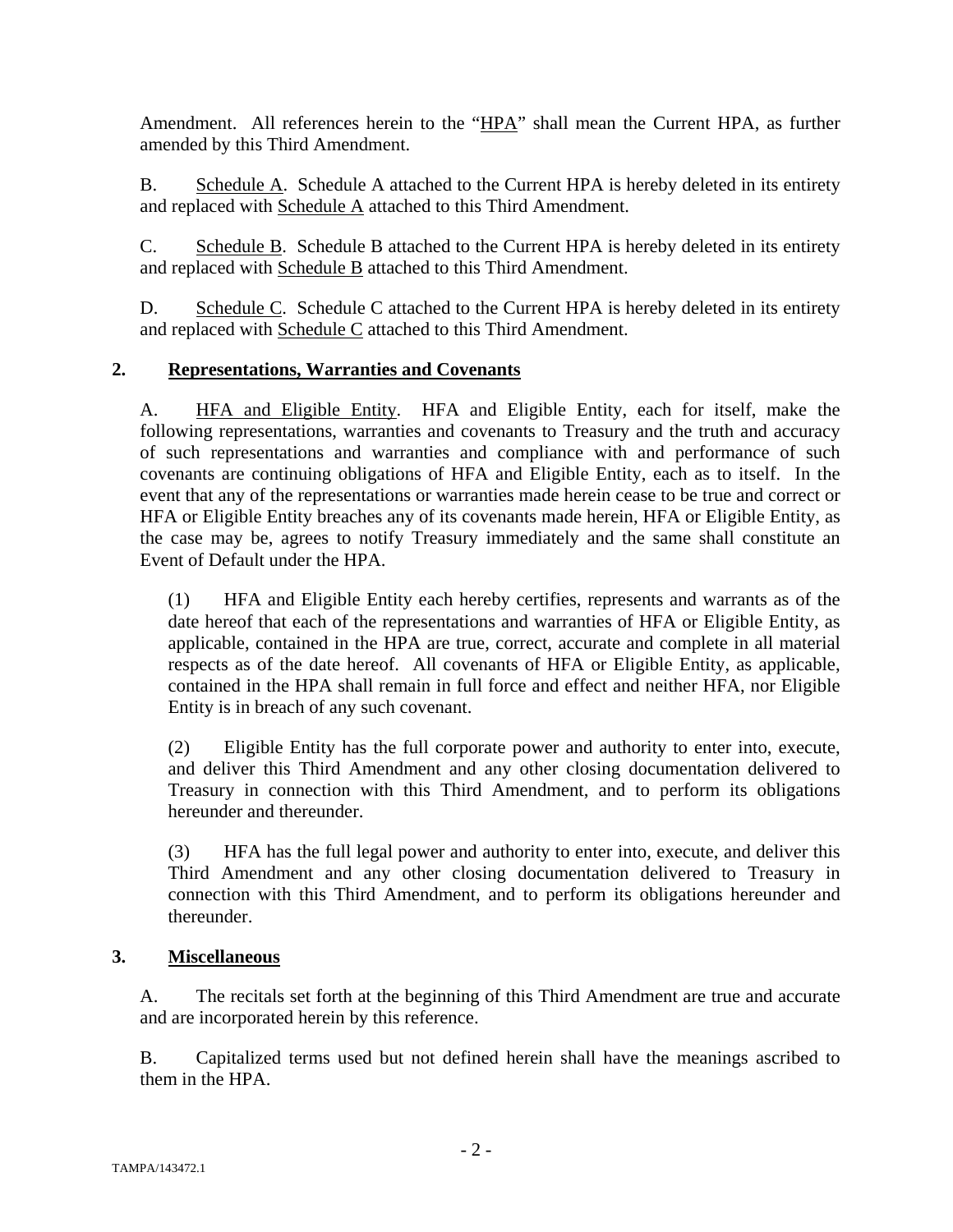C. Any provision of the HPA that is determined to be prohibited or unenforceable in any jurisdiction shall, as to such jurisdiction, be ineffective to the extent of such prohibition or unenforceability without invalidating the remaining provisions of the HPA, and no such prohibition or unenforceability in any jurisdiction shall invalidate such provision in any other jurisdiction.

D. This Third Amendment may be executed in two or more counterparts (and by different parties on separate counterparts), each of which shall be deemed an original, but all of which together shall constitute one and the same instrument. Facsimile or electronic copies of this Third Amendment shall be treated as originals for all purposes.

#### [SIGNATURE PAGE FOLLOWS; REMAINDER OF PAGE INTENTIONALLY LEFT BLANK]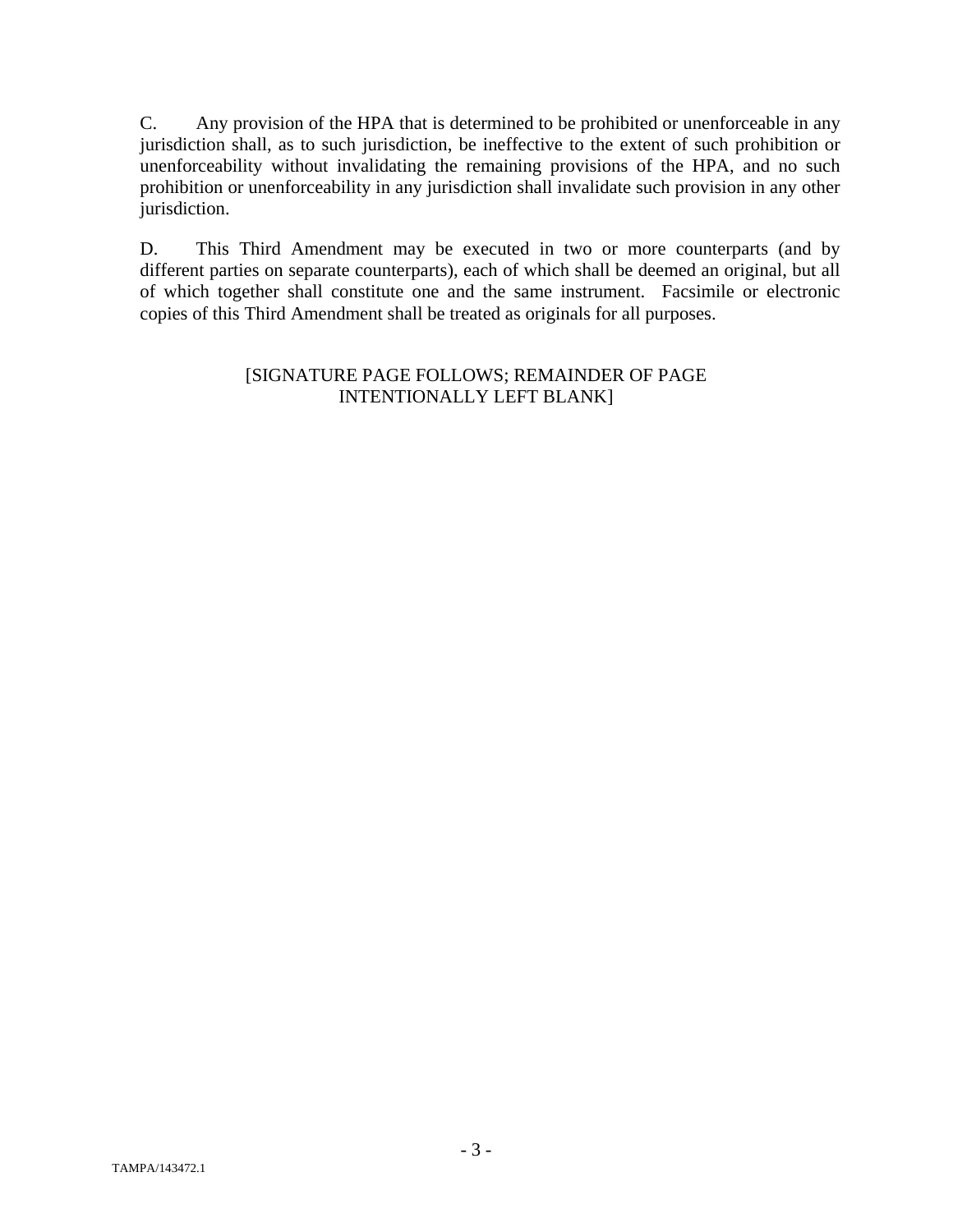**In Witness Whereof**, HFA, Eligible Entity and Treasury by their duly authorized officials hereby execute and deliver this Third Amendment to Commitment to Purchase Financial Instrument and HFA Participation Agreement as of the Amendment Date.

#### **HFA**: **TREASURY**:

OHIO HOUSING FINANCE AGENCY UNITED STATES DEPARTMENT OF THE **TREASURY** 

By: <u>/s/ Douglas A. Garver</u> By: Name: Douglas A. Garver Name: Timothy G. Massad

Title: Executive Director Title: Acting Assistant Secretary for Financial Stability

#### **ELIGIBLE ENTITY**:

OHIO HOMEOWNER ASSISTANCE LLC

By: Ohio Capital Corporation for Housing, It's Sole Member

By: /s/ Susan K. Ziegler Name: Susan K. Ziegler Title: Chief Operating Officer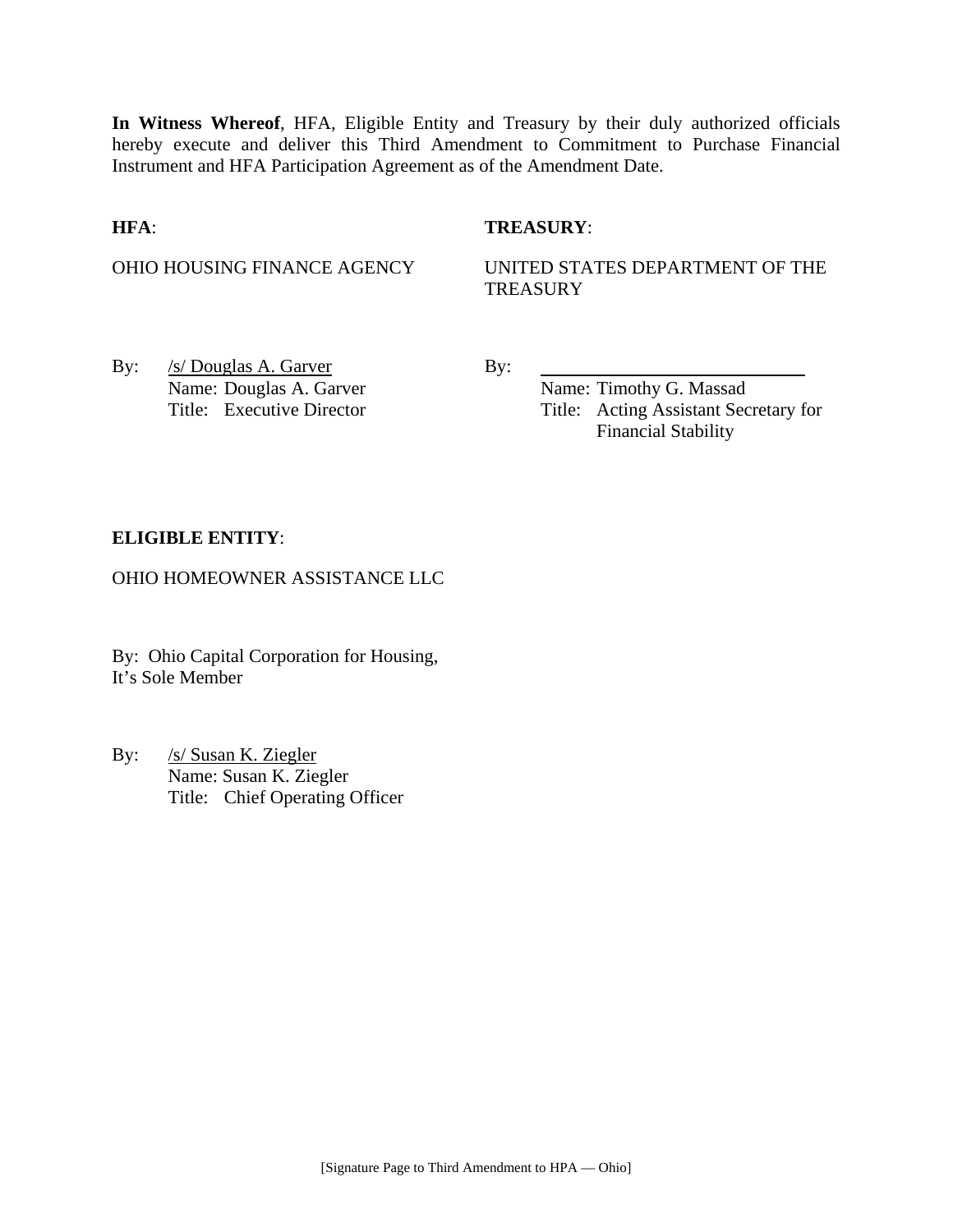In Witness Whereof, HFA, Eligible Entity and Treasury by their duly authorized officials hereby execute and deliver this Third Amendment to Commitment to Purchase Financial Instrument and HFA Participation Agreement as of the Amendment Date.

#### HFA:

#### **TREASURY:**

OHIO HOUSING FINANCE AGENCY

UNITED STATES DEPARTMENT OF THE **TREASURY** 

By:

 $By:$ 

Name: Title:

Name: Timothy G. Massad Title: Acting Assistant Secretary for Financial Stability

#### **ELIGIBLE ENTITY:**

OHIO HOMEOWNER ASSISTANCE LLC

By: Ohio Capital Corporation for Housing, It's Sole Member

 $By:$ 

Name: Title: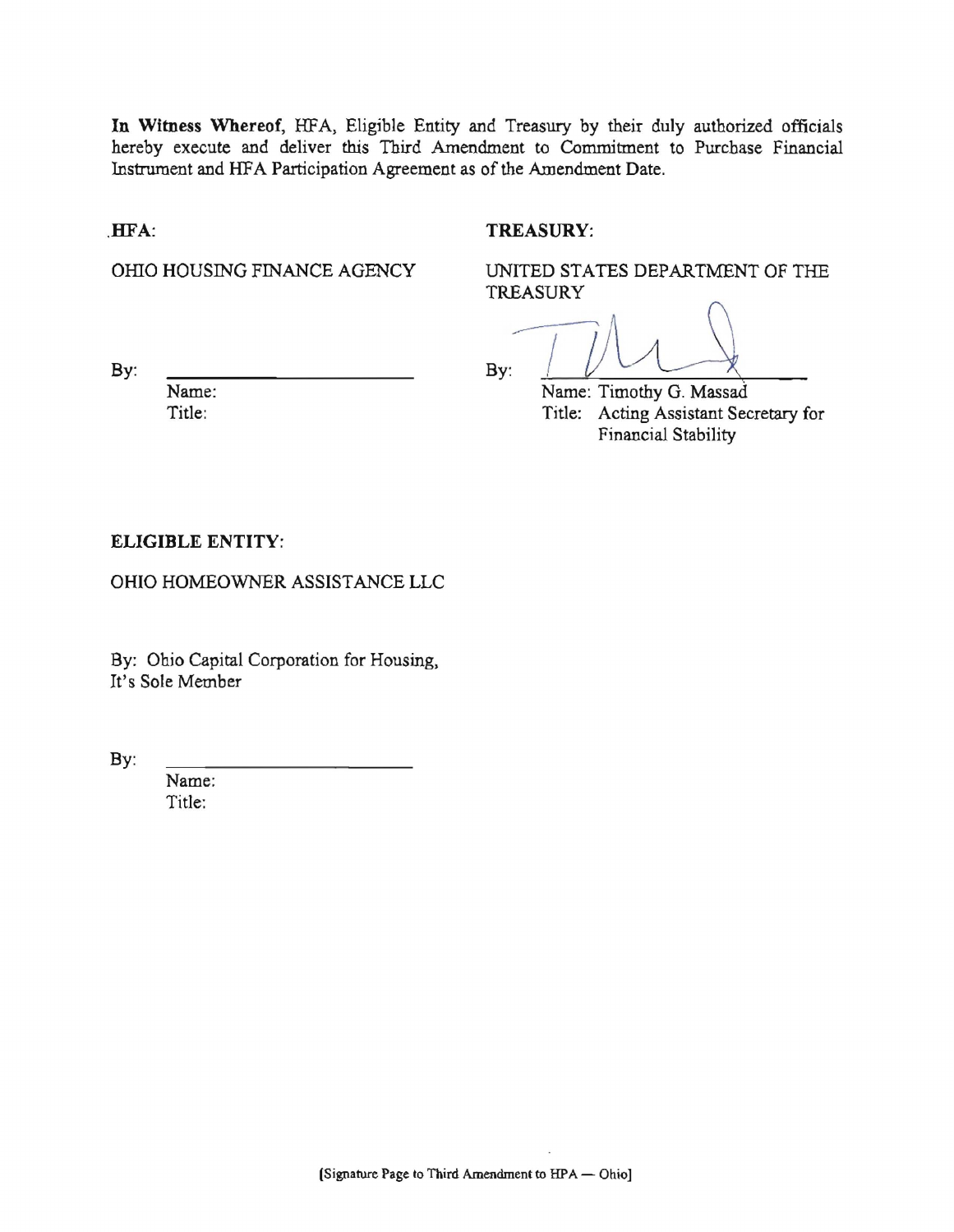# **EXHIBITS AND SCHEDULES**

Schedule A Basic Information<br>Schedule B Service Schedules

Schedule B Service Schedules<br>Schedule C Permitted Expenses

Permitted Expenses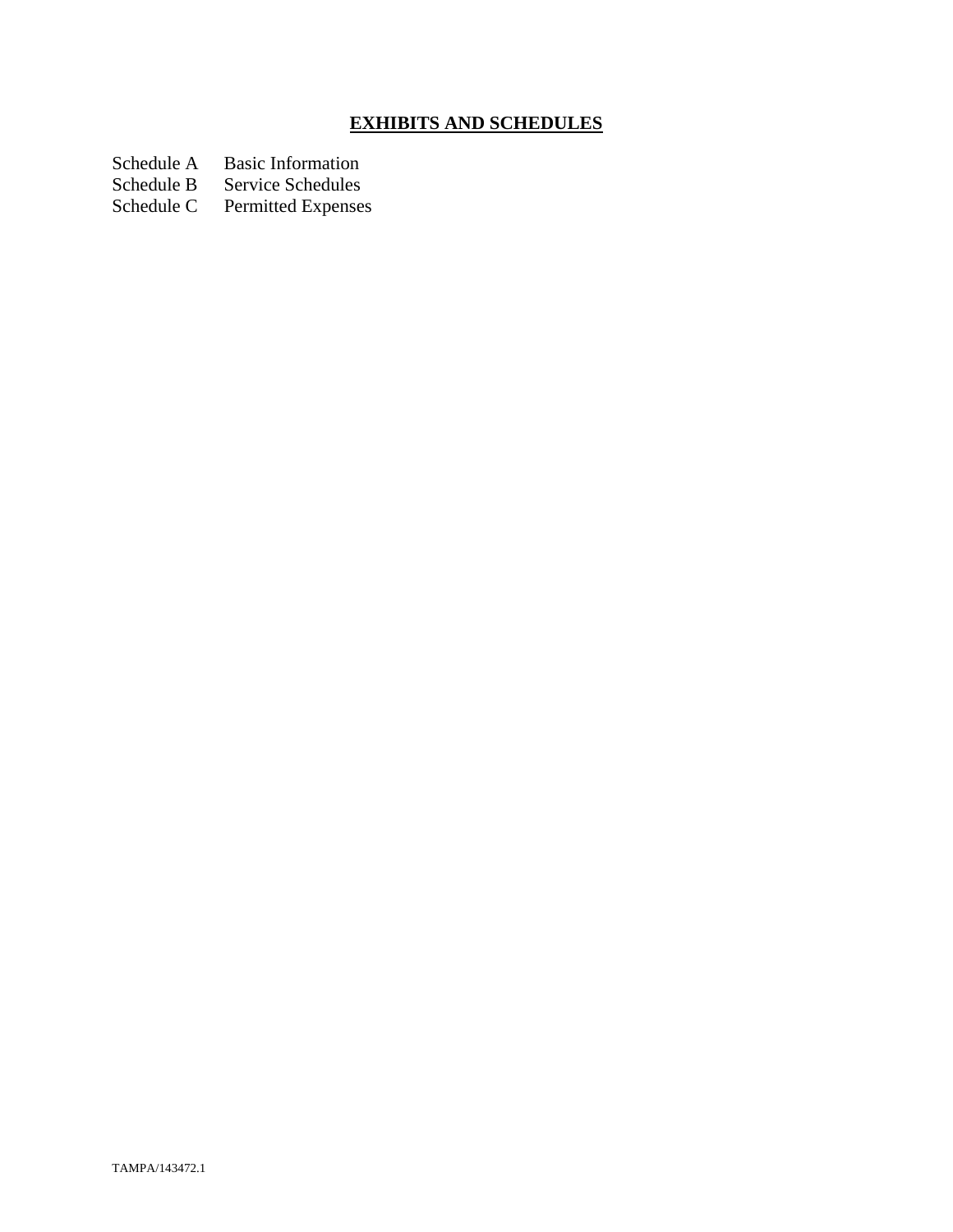## **SCHEDULE A**

# **BASIC INFORMATION**

| Eligible Entity Information:            |                                |
|-----------------------------------------|--------------------------------|
| Name of the Eligible Entity:            | Ohio Homeowner Assistance LLC  |
| Corporate or other organizational form: | Ohio limited liability company |
| Jurisdiction of organization:           | Ohio                           |
| Notice Information:                     |                                |

| <b>HFA</b> Information: |                                                  |
|-------------------------|--------------------------------------------------|
| Name of HFA:            | <b>Ohio Housing Finance Agency</b>               |
| Organizational form:    | An agency under the laws of the State of<br>Ohio |
| Date of Application:    | June 1, 2010                                     |
| Date of Action Plan:    | September 1, 2010                                |
| Notice Information:     |                                                  |

| Program Participation Cap:              | \$570,395,099.00 |
|-----------------------------------------|------------------|
| Portion of Program Participation Cap    |                  |
| <b>Representing Original HHF Funds:</b> | \$172,000,000.00 |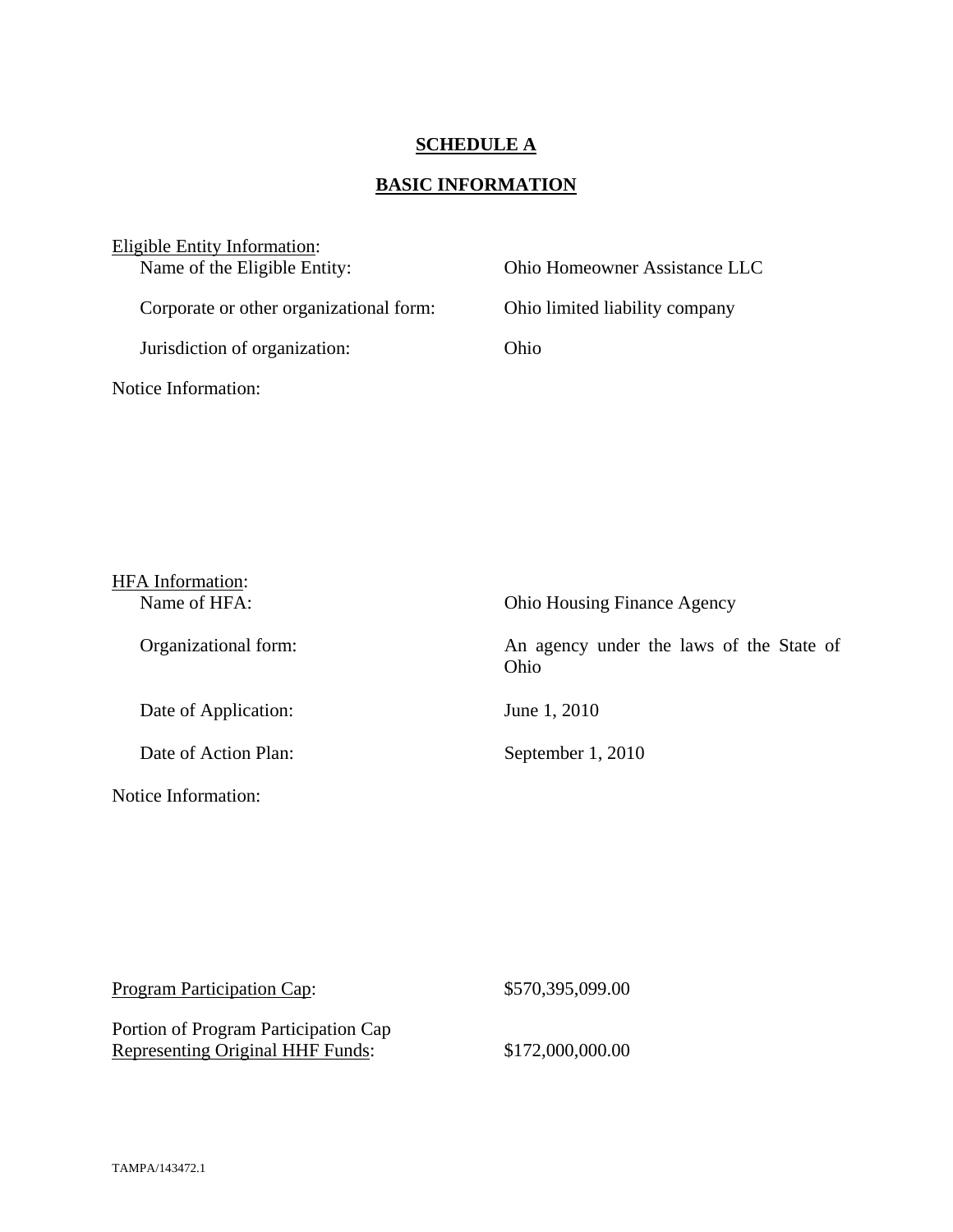| Portion of Program Participation Cap                   |                                                                                                                                                        |
|--------------------------------------------------------|--------------------------------------------------------------------------------------------------------------------------------------------------------|
| Representing Unemployment HHF Funds:                   | \$148,728,864.00                                                                                                                                       |
| Permitted Expenses:                                    | \$73,219,099.00                                                                                                                                        |
| Closing Date:                                          | August 3, 2010                                                                                                                                         |
| <b>First Amendment Date:</b>                           | September 23, 2010                                                                                                                                     |
| Second Amendment Date:                                 | September 29, 2010                                                                                                                                     |
| Third Amendment Date:                                  | December 16, 2010                                                                                                                                      |
| <b>Eligible Entity Depository Account Information:</b> | See account information set forth in the<br>Depository Account Control Agreement<br>between Treasury and Eligible Entity<br>regarding the HHF Program. |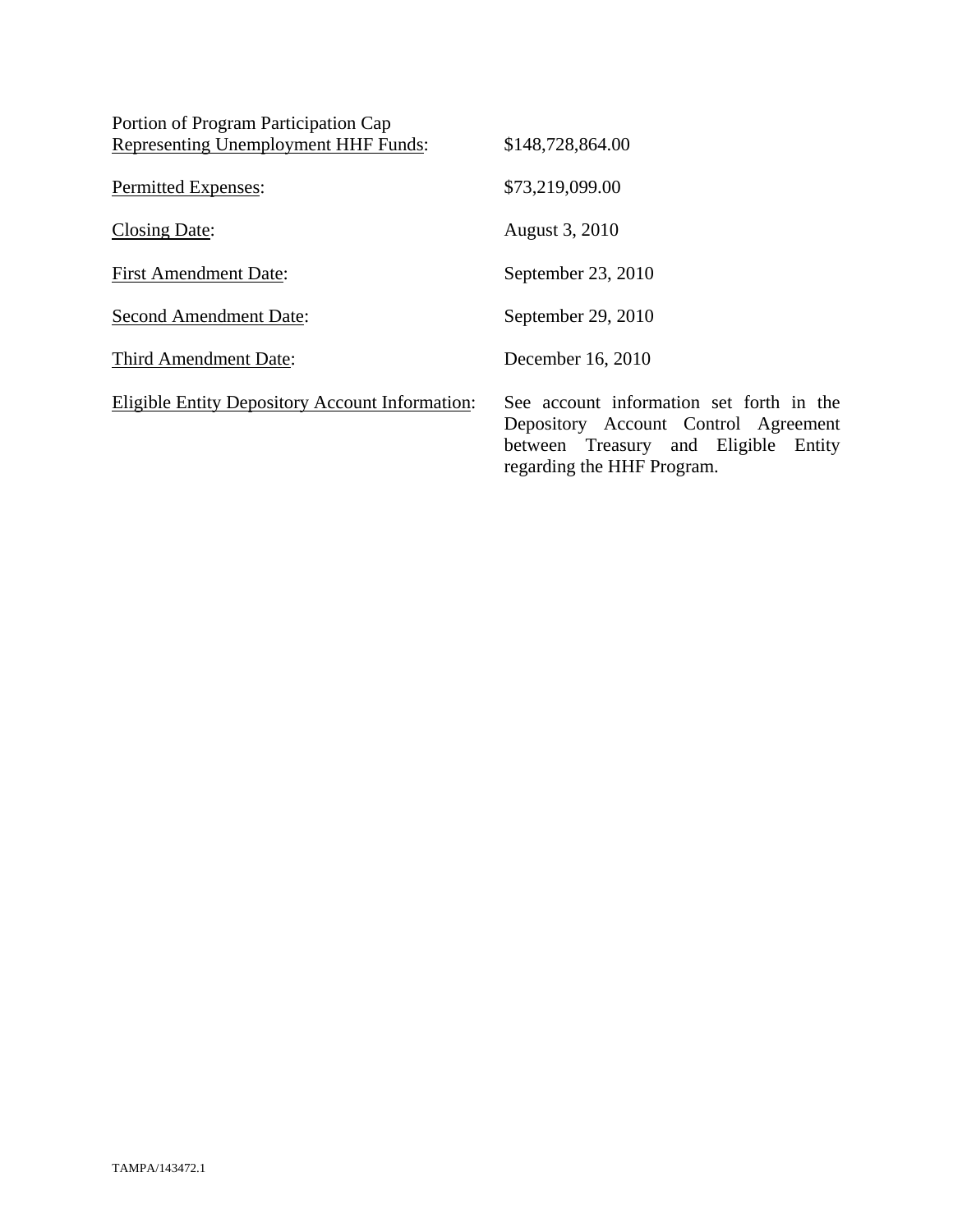#### **SCHEDULE B**

### **SERVICE SCHEDULES**

The Service Schedules attached as Schedule B to the Current HPA are hereby deleted in their entirety and replaced with the attached Service Schedules (numbered sequentially as Service Schedule B-1, Service Schedule B-2, et. seq.), which collectively comprise Schedule B to the HPA.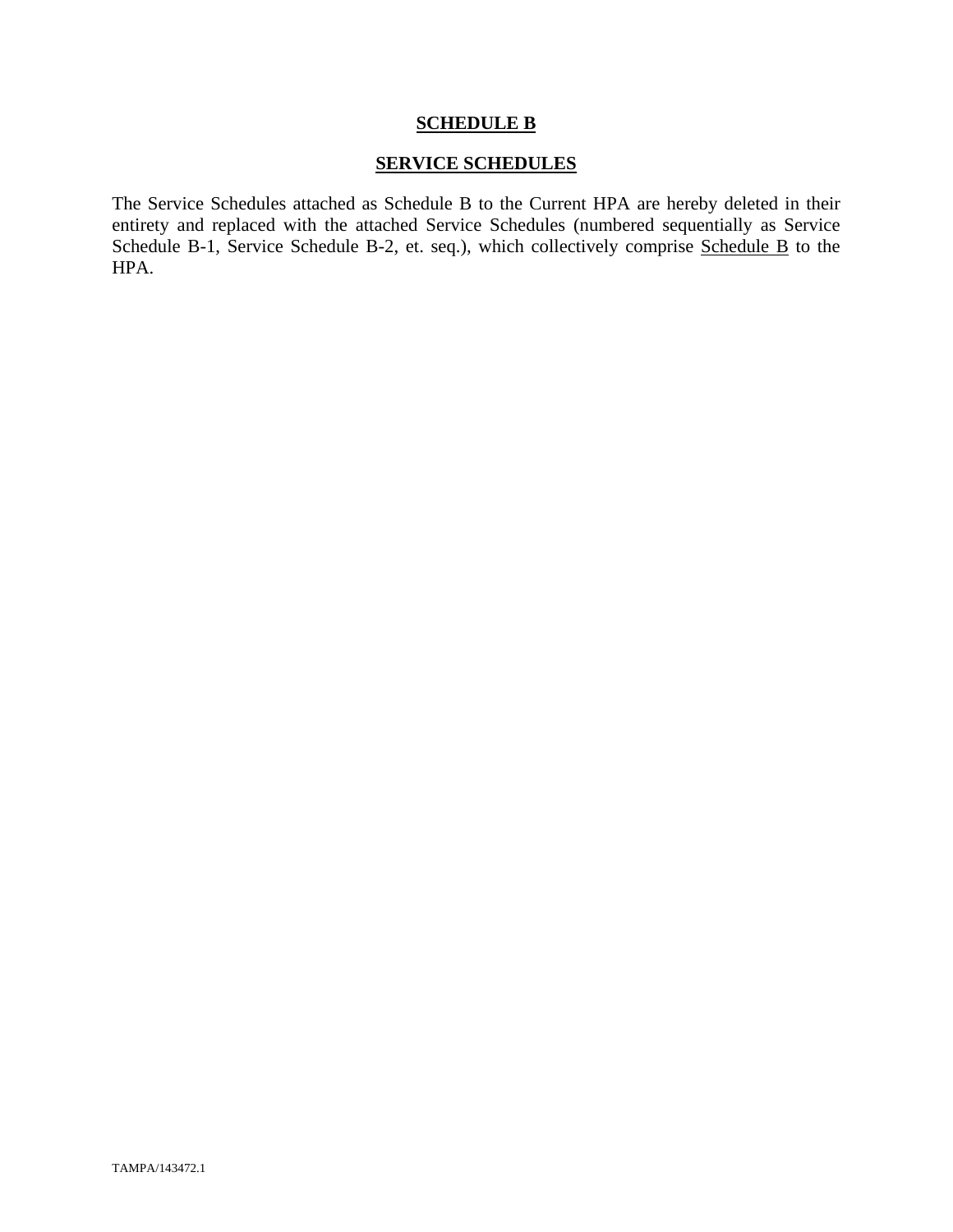### **Ohio Housing Finance Agency (OHFA) Rescue Payment Assistance Program Summary Guidelines**

| 1. | <b>Program Overview</b>                   | The Rescue Payment Assistance Program will provide funds to<br>lenders/servicers on behalf of homeowners who are delinquent on<br>their mortgage payments due to a delay in receiving<br>unemployment benefits, insufficient income, or other unforeseen<br>circumstances, by bringing them current on delinquent mortgage<br>obligations.<br>Allowable uses of the funds will include the following:<br>Delinquent mortgage payments;<br>Late fees, inspection fees, and attorney fees related to a<br>$\bullet$<br>successful/closed loan modification;<br>Delinquent property taxes advanced by the servicer or<br>escrow shortage; and<br>Up to one year of standard homeowner's insurance if a<br>lender/servicer has previously imposed forced-placed<br>insurance on the property. Forced-placed insurance is high<br>cost insurance which serves only to protect the<br>mortgagee's interest in the property.<br>If Rescue Payment Assistance is used to pay delinquent property<br>taxes or homeowner's insurance, lender/servicer must set up an<br>escrow account for property taxes and homeowner's insurance if<br>none is in place.<br>Assistance is subject to approval of the homeowner's HHF Action |
|----|-------------------------------------------|----------------------------------------------------------------------------------------------------------------------------------------------------------------------------------------------------------------------------------------------------------------------------------------------------------------------------------------------------------------------------------------------------------------------------------------------------------------------------------------------------------------------------------------------------------------------------------------------------------------------------------------------------------------------------------------------------------------------------------------------------------------------------------------------------------------------------------------------------------------------------------------------------------------------------------------------------------------------------------------------------------------------------------------------------------------------------------------------------------------------------------------------------------------------------------------------------------------------|
|    |                                           | Plan which is a plan relating solely to TARP-funded modification<br>programs that will be developed by a housing counseling agency<br>and approved by OHFA (the "HHF Action Plan"). Homeowners<br>may receive assistance from one or more HHF Programs. The<br>HHF Action Plan will determine the type(s) and amount of HHF<br>assistance for each homeowner, up to the maximum total benefit<br>amount for which the homeowner qualifies.                                                                                                                                                                                                                                                                                                                                                                                                                                                                                                                                                                                                                                                                                                                                                                           |
| 2. | <b>Program Goals</b>                      | The goal of this program is to prevent avoidable foreclosure for<br>homeowners who have experienced a temporary hardship by<br>reinstating their past due first mortgage loans.                                                                                                                                                                                                                                                                                                                                                                                                                                                                                                                                                                                                                                                                                                                                                                                                                                                                                                                                                                                                                                      |
| 3. | <b>Target Population/</b><br><b>Areas</b> | The Program will be available to eligible low- and moderate-<br>income homeowners throughout Ohio, up to the maximum benefit<br>of \$15,000.                                                                                                                                                                                                                                                                                                                                                                                                                                                                                                                                                                                                                                                                                                                                                                                                                                                                                                                                                                                                                                                                         |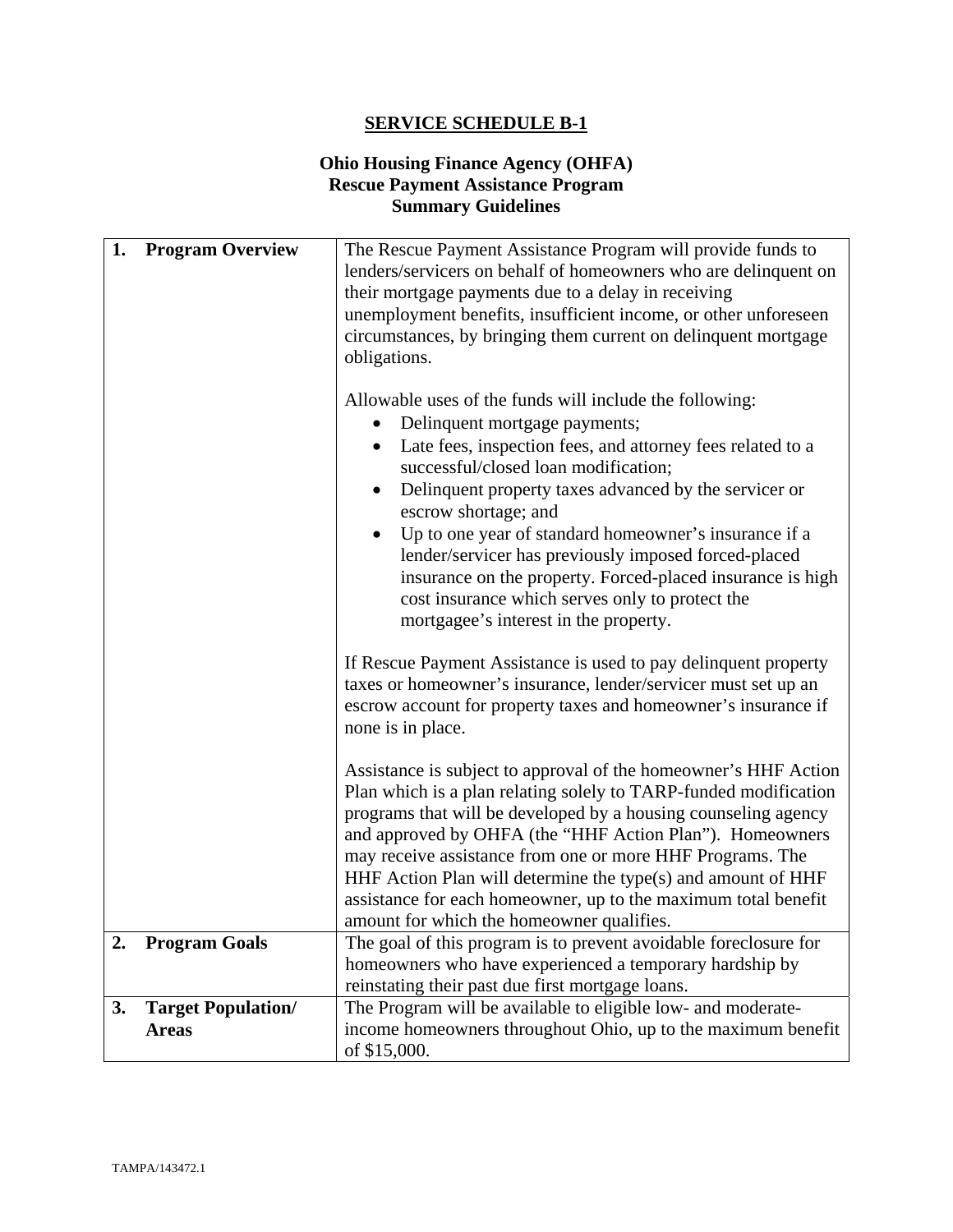| 4. | <b>Program Allocation</b><br>(Excluding<br>Administrative<br><b>Expenses</b> ) | \$106,904,903.00                                                                                                                                                                                                                                                                                                                                                                                                                                                                                                                                                                                                                                                                                                                                                                                                                                                                                                                                                                                                                                                                                                                                                                                                                                                                                                                                         |
|----|--------------------------------------------------------------------------------|----------------------------------------------------------------------------------------------------------------------------------------------------------------------------------------------------------------------------------------------------------------------------------------------------------------------------------------------------------------------------------------------------------------------------------------------------------------------------------------------------------------------------------------------------------------------------------------------------------------------------------------------------------------------------------------------------------------------------------------------------------------------------------------------------------------------------------------------------------------------------------------------------------------------------------------------------------------------------------------------------------------------------------------------------------------------------------------------------------------------------------------------------------------------------------------------------------------------------------------------------------------------------------------------------------------------------------------------------------|
| 5. | <b>Borrower Eligibility</b>                                                    | Homeowner must meet the following criteria:                                                                                                                                                                                                                                                                                                                                                                                                                                                                                                                                                                                                                                                                                                                                                                                                                                                                                                                                                                                                                                                                                                                                                                                                                                                                                                              |
|    | Criteria                                                                       | Income at or below 115% of area median. Current<br>household income is defined at time of submission of the<br>HHF Action Plan as the 30 day average of all wages,<br>compensation and/or public benefits in the homeowner's<br>household over the prior 60 days;<br>First mortgage debt less than the highest FHA maximum<br>$\bullet$<br>loan amount among all Ohio counties;<br>Liquid assets equal to or less than three months of<br>$\bullet$<br>mortgage payments, excluding retirement accounts;<br>Hardship due to involuntary loss or reduction in income,<br>$\bullet$<br>divorce, disability, or illness resulting in a loss of income<br>or significant medical expenses, which shall be<br>documented by a financial hardship affidavit signed by the<br>homeowner, and supporting documents which may<br>include documents from the state unemployment<br>department, a letter from the previous employer, divorce<br>decree, medical bills, or disability forms; and<br>Demonstrate ability to sustain mortgage payments, if<br>$\bullet$<br>assistance under the Program is received, for six months<br>or more. Unemployment compensation or assistance<br>under the Partial Mortgage Payment Assistance Program<br>will be considered in evaluating sustainability, if<br>assistance is expected to continue for at least six months. |
| 6. | <b>Property/Loan</b>                                                           | One to four unit owner-occupied primary residences located in                                                                                                                                                                                                                                                                                                                                                                                                                                                                                                                                                                                                                                                                                                                                                                                                                                                                                                                                                                                                                                                                                                                                                                                                                                                                                            |
|    | <b>Eligibility Criteria</b>                                                    | Ohio, including condominiums. Manufactured homes are eligible<br>only if the mortgage is recorded as real property and the home is<br>permanently affixed to the land.                                                                                                                                                                                                                                                                                                                                                                                                                                                                                                                                                                                                                                                                                                                                                                                                                                                                                                                                                                                                                                                                                                                                                                                   |
| 7. | <b>Program Exclusions</b>                                                      | Homeowners who cannot demonstrate the ability to sustain<br>$\bullet$<br>mortgage payments for at least six months are not eligible.<br>Other HHF programs may be used to demonstrate<br>sustainability. Sustainable Monthly Payment is equal to 38%<br>or less of current household income.<br>Homeowners participating in or eligible for HAMP.<br>Homeowners in active bankruptcy and homeowners who have<br>not reaffirmed their mortgage after a bankruptcy which<br>resulted in mortgage debt being discharged.<br>Homeowners who have a sheriff's sale scheduled in 21 days<br>or less.                                                                                                                                                                                                                                                                                                                                                                                                                                                                                                                                                                                                                                                                                                                                                           |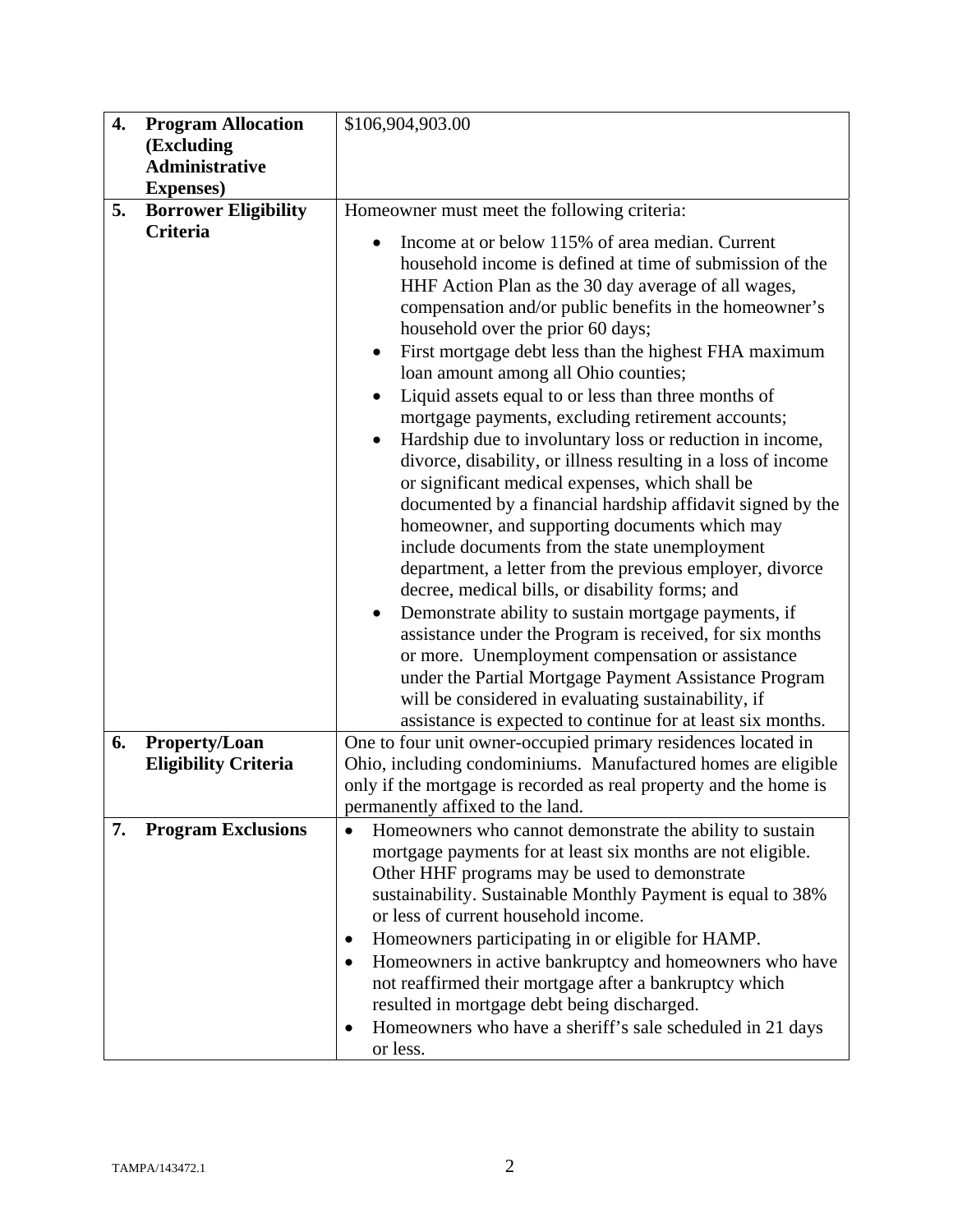| 8. | <b>Structure of</b>        | Assistance will take the form of a non-recourse, non-amortizing,   |
|----|----------------------------|--------------------------------------------------------------------|
|    | <b>Assistance</b>          | zero-percent interest, five-year loan secured by the property and  |
|    |                            | repayable only from equity proceeds of a refinance or sale. The    |
|    |                            | loan will be recorded as a subordinate lien. Twenty percent of the |
|    |                            | loan balance will be forgiven each year on the anniversary of the  |
|    |                            | closing, and any remaining balance will be forgiven on December    |
|    |                            | 31, 2017. Loan repayments will be recycled back into the           |
|    |                            | program and used to provide assistance to additional homeowners    |
|    |                            | until December 31, 2017.                                           |
| 9. | <b>Per Household</b>       | Maximum amount available per homeowner: \$15,000                   |
|    | <b>Assistance</b>          | Estimated average assistance provided per homeowner: \$5,994       |
|    | 10. Duration of Assistance | Assistance will be provided in a one-time lump sum payment to      |
|    |                            | the homeowner's lender/servicer.                                   |
|    | 11. Estimated Number of    | It is expected that 17,835 households will be assisted under the   |
|    | Participating              | Program.                                                           |
|    | <b>Households</b>          |                                                                    |
|    | 12. Program Inception/     | The Program will begin September 27, 2010 and is expected to       |
|    | <b>Duration</b>            | continue until December 31, 2017 or when available funds are       |
|    |                            | exhausted.                                                         |
|    |                            |                                                                    |
|    | 13. Program Interactions   | Homeowners may access the Partial Mortgage Payment                 |
|    | with Other Programs        | Assistance Program, the Mortgage Modification with Principal       |
|    | (e.g. other HFA            | Reduction Assistance Program, and/or the Short Refinance           |
|    | programs)                  | Program, if approved as part of the homeowner's HHF Action         |
|    |                            | Plan. If homeowners are unable to sustain homeownership after      |
|    |                            | receiving assistance under the Program, they may be approved for   |
|    |                            | the Transitional Assistance Program if they have not exhausted     |
|    |                            | their maximum benefit.                                             |
|    | 14. Program Interactions   | Homeowners will be first screened for eligibility for HAMP         |
|    | with HAMP                  | before being considered for the Program, until the expiration of   |
|    |                            | HAMP. Homeowners participating in or eligible for HAMP are         |
|    |                            | excluded.                                                          |
|    | 15. Program Leverage       | The Program will strongly encourage the lenders/servicers to       |
|    | with Other Financial       | consider waiving late fees or any other expenses that are not paid |
|    | <b>Resources</b>           | to a third party. Lenders/servicers will not be required to match  |
|    |                            | Program funds.                                                     |
|    | 16. Qualify as an          | $\Box$ Yes<br>$\blacksquare$ No                                    |
|    | Unemployment               |                                                                    |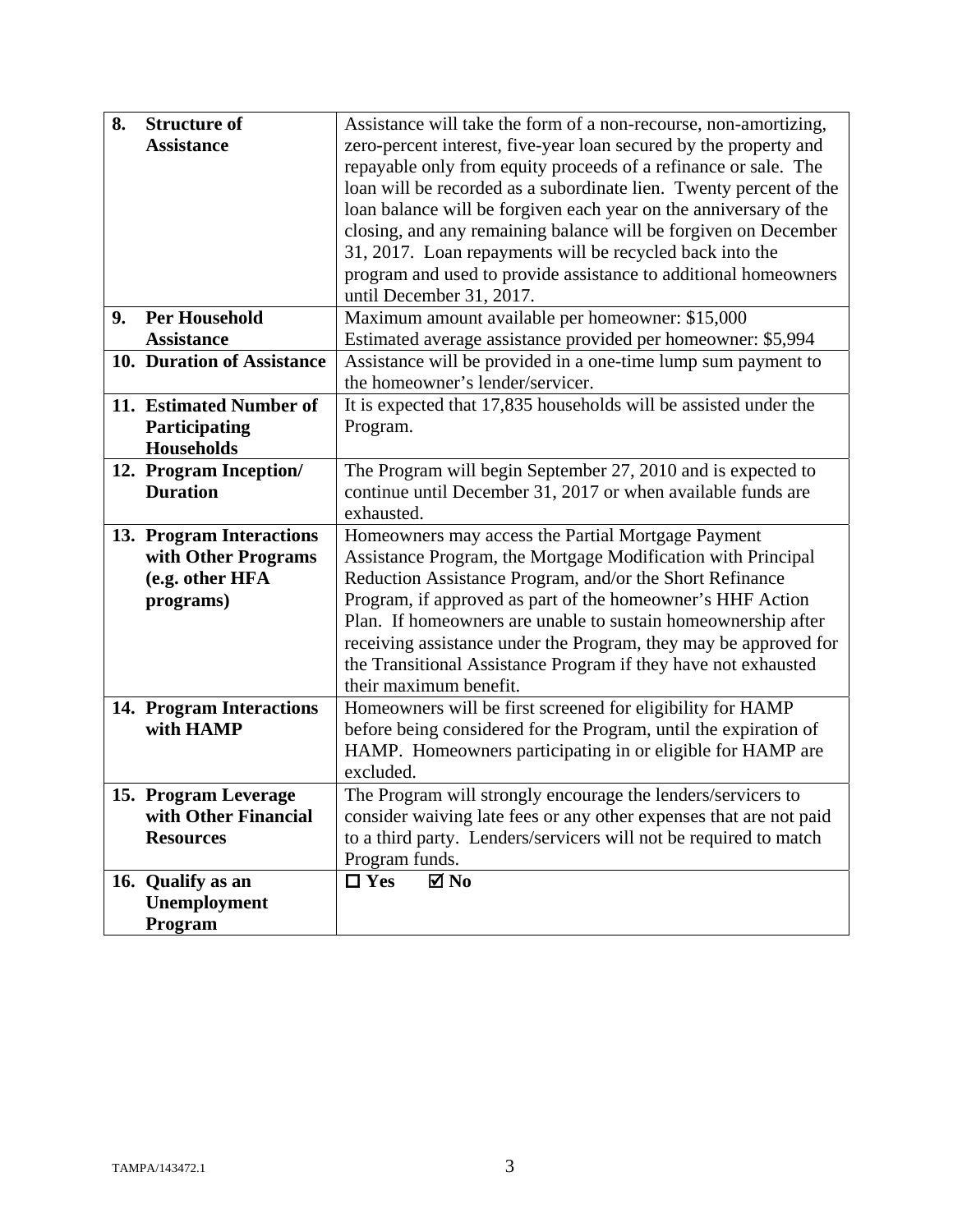## **Ohio Housing Finance Agency (OHFA) Partial Mortgage Payment Assistance Program Summary Guidelines**

| 1. | <b>Program Overview</b> | The Partial Mortgage Payment Assistance Program will support<br>unemployed homeowners by assisting with their mortgage<br>payments for up to 15 months while they search for a new job<br>and/or participate in a job training program.                                                                                                                                                                                                                                                                                                                                                                                                                                                                                                                                                                                                                                                                                                                                                        |
|----|-------------------------|------------------------------------------------------------------------------------------------------------------------------------------------------------------------------------------------------------------------------------------------------------------------------------------------------------------------------------------------------------------------------------------------------------------------------------------------------------------------------------------------------------------------------------------------------------------------------------------------------------------------------------------------------------------------------------------------------------------------------------------------------------------------------------------------------------------------------------------------------------------------------------------------------------------------------------------------------------------------------------------------|
|    |                         | Full mortgage payments will be made to the homeowner's<br>lender/servicer as long as the homeowner remains eligible for<br>assistance. To remain eligible for assistance, the homeowner<br>must pay their Affordable Monthly Payment, as calculated and in<br>their approved HHF Action Plan (hereinafter defined), to the Ohio<br>HHF servicer, a special third-party servicer selected by Ohio<br>Housing Finance Agency (the "Ohio HHF Servicer") to receive<br>homeowners' partial payments under the Ohio HHF program.<br>Affordable Monthly Payment is equal to 20% of current<br>household income or 25% of homeowner's monthly mortgage<br>principal, interest taxes and insurance (PITI) payment, whichever<br>is greater, unless the Affordable Monthly Payment is waived<br>because the homeowner has exhausted unemployment<br>compensation benefits. The Affordable Monthly Payment amount<br>may change if homeowner's income increases 20% or more or<br>decreases 10% or less. |
|    |                         | Homeowners will resume their regular payments at the end of the<br>term approved in their HHF Action Plan or two months after<br>resuming employment, whichever occurs first.                                                                                                                                                                                                                                                                                                                                                                                                                                                                                                                                                                                                                                                                                                                                                                                                                  |
|    |                         | Assistance is subject to approval of the homeowner's HHF action<br>plan which is a plan relating solely to TARP funded modification<br>programs that will be developed by a housing counseling agency<br>and approved by OHFA (the "HHF Action Plan"). Homeowners<br>may receive assistance from one or more HHF Programs. The<br>HHF Action Plan will determine type(s) and amount of HHF<br>assistance for each homeowner, up to the maximum total benefit<br>amount for which the homeowner qualifies.                                                                                                                                                                                                                                                                                                                                                                                                                                                                                      |
| 2. | <b>Program Goals</b>    | The goal of the Program is to assist unemployed homeowners to<br>remain in their homes and make on-time, monthly payments on<br>their mortgages during unemployment so that they may avoid<br>delinquency and foreclosure; and to assist homeowners with<br>obtaining a sustainable loan modification after they have regained<br>employment.                                                                                                                                                                                                                                                                                                                                                                                                                                                                                                                                                                                                                                                  |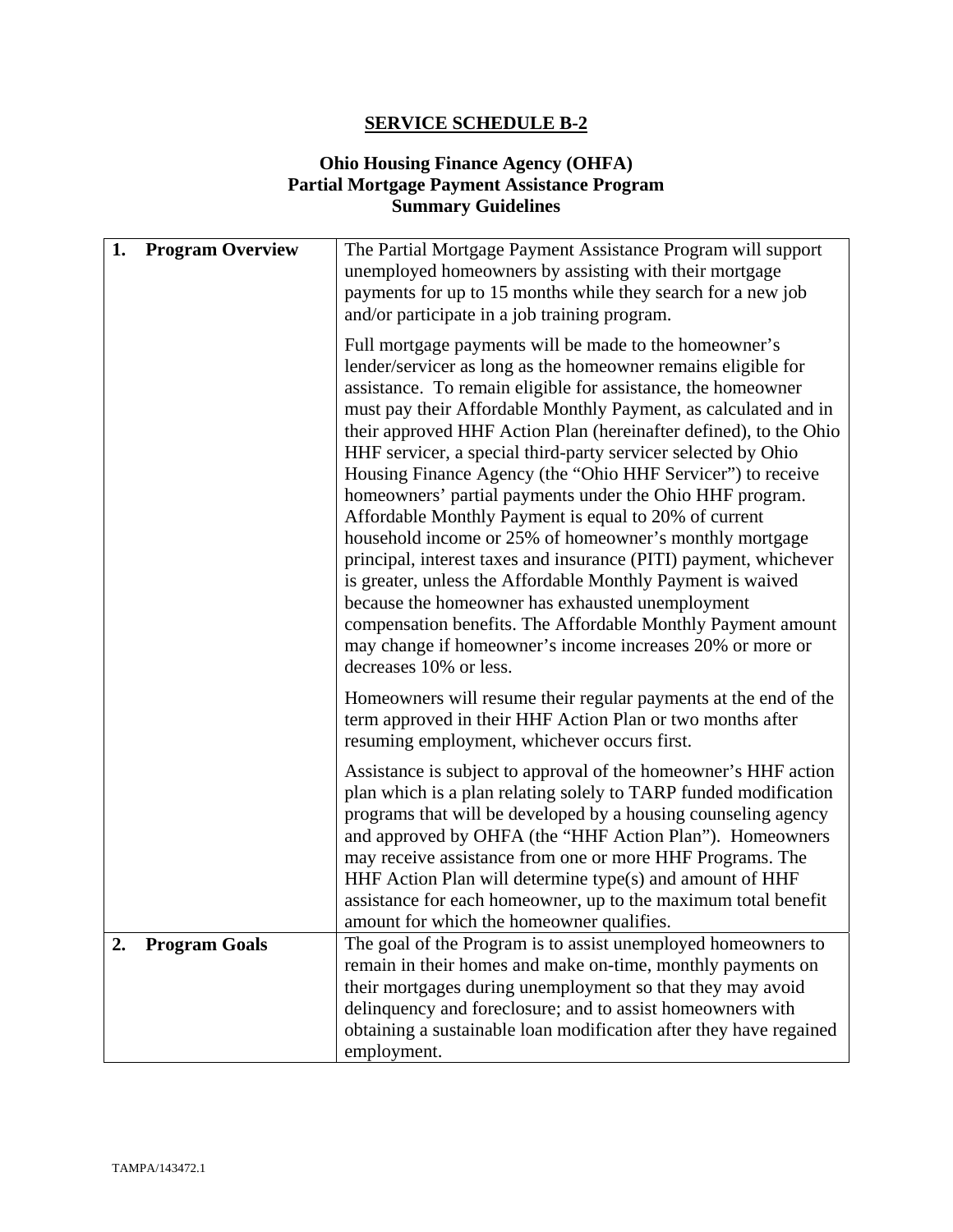| 3. | <b>Target Population/</b>                                                             | The Program will be available to eligible unemployed low- and                                                                                                                                                                                                                                                                                                                                                                                                                                                                                                                                                                                                                                                                                                                                                                                                                                                                                                                                                                                                                                                                                                                                                                   |
|----|---------------------------------------------------------------------------------------|---------------------------------------------------------------------------------------------------------------------------------------------------------------------------------------------------------------------------------------------------------------------------------------------------------------------------------------------------------------------------------------------------------------------------------------------------------------------------------------------------------------------------------------------------------------------------------------------------------------------------------------------------------------------------------------------------------------------------------------------------------------------------------------------------------------------------------------------------------------------------------------------------------------------------------------------------------------------------------------------------------------------------------------------------------------------------------------------------------------------------------------------------------------------------------------------------------------------------------|
|    | <b>Areas</b>                                                                          | moderate-income homeowners throughout Ohio, up to \$15,000.                                                                                                                                                                                                                                                                                                                                                                                                                                                                                                                                                                                                                                                                                                                                                                                                                                                                                                                                                                                                                                                                                                                                                                     |
| 4. | <b>Program Allocation</b><br>(Excluding<br><b>Administrative</b><br><b>Expenses</b> ) | \$299,540,000.00                                                                                                                                                                                                                                                                                                                                                                                                                                                                                                                                                                                                                                                                                                                                                                                                                                                                                                                                                                                                                                                                                                                                                                                                                |
| 5. | <b>Borrower Eligibility</b>                                                           | Homeowner must meet the following criteria:                                                                                                                                                                                                                                                                                                                                                                                                                                                                                                                                                                                                                                                                                                                                                                                                                                                                                                                                                                                                                                                                                                                                                                                     |
|    | Criteria                                                                              | Income at or below 115% of area median. Current<br>$\bullet$<br>household income is defined at time of submission of the<br>HHF Action Plan as the 30 day average of all wages,<br>compensation and/or public benefits in the homeowner's<br>household over the prior 60 days;<br>First mortgage debt less than the highest FHA maximum<br>$\bullet$<br>loan limit among all Ohio counties.<br>Liquid assets equal to or less than three months mortgage<br>$\bullet$<br>payments, excluding retirement accounts;<br>Hardship due to involuntary loss or reduction in income,<br>which shall be documented by a financial hardship<br>affidavit signed by the homeowner, and supporting<br>documents which may include a form from the state<br>unemployment department, or a letter from the previous<br>employer documenting involuntary unemployment;<br>At least one wage earner in the household must be<br>$\bullet$<br>receiving unemployment compensation or must have<br>exhausted unemployment compensation benefits within<br>the last twelve months;<br>Homeowner must make the partial mortgage payment on<br>$\bullet$<br>time; and<br>Homeowner must actively seek reemployment during the<br>assistance period. |
| 6. | <b>Property/Loan</b>                                                                  | One to four unit owner-occupied primary residences located in                                                                                                                                                                                                                                                                                                                                                                                                                                                                                                                                                                                                                                                                                                                                                                                                                                                                                                                                                                                                                                                                                                                                                                   |
|    | <b>Eligibility Criteria</b>                                                           | Ohio, including condominiums. Manufactured homes are eligible<br>only if the mortgage is recorded as real property and the home is<br>permanently affixed to the land.                                                                                                                                                                                                                                                                                                                                                                                                                                                                                                                                                                                                                                                                                                                                                                                                                                                                                                                                                                                                                                                          |
| 7. | <b>Program Exclusions</b>                                                             | Homeowners with a total PITI payment of less than 20% of<br>$\bullet$                                                                                                                                                                                                                                                                                                                                                                                                                                                                                                                                                                                                                                                                                                                                                                                                                                                                                                                                                                                                                                                                                                                                                           |
|    |                                                                                       | current income are not eligible.                                                                                                                                                                                                                                                                                                                                                                                                                                                                                                                                                                                                                                                                                                                                                                                                                                                                                                                                                                                                                                                                                                                                                                                                |
|    |                                                                                       | Homeowners in active bankruptcy and homeowners who have<br>$\bullet$<br>not reaffirmed their mortgage after a bankruptcy which<br>resulted in mortgage debt being discharged.<br>Homeowners who have a sheriff's sale scheduled in 21 days<br>٠                                                                                                                                                                                                                                                                                                                                                                                                                                                                                                                                                                                                                                                                                                                                                                                                                                                                                                                                                                                 |
|    |                                                                                       | or less.                                                                                                                                                                                                                                                                                                                                                                                                                                                                                                                                                                                                                                                                                                                                                                                                                                                                                                                                                                                                                                                                                                                                                                                                                        |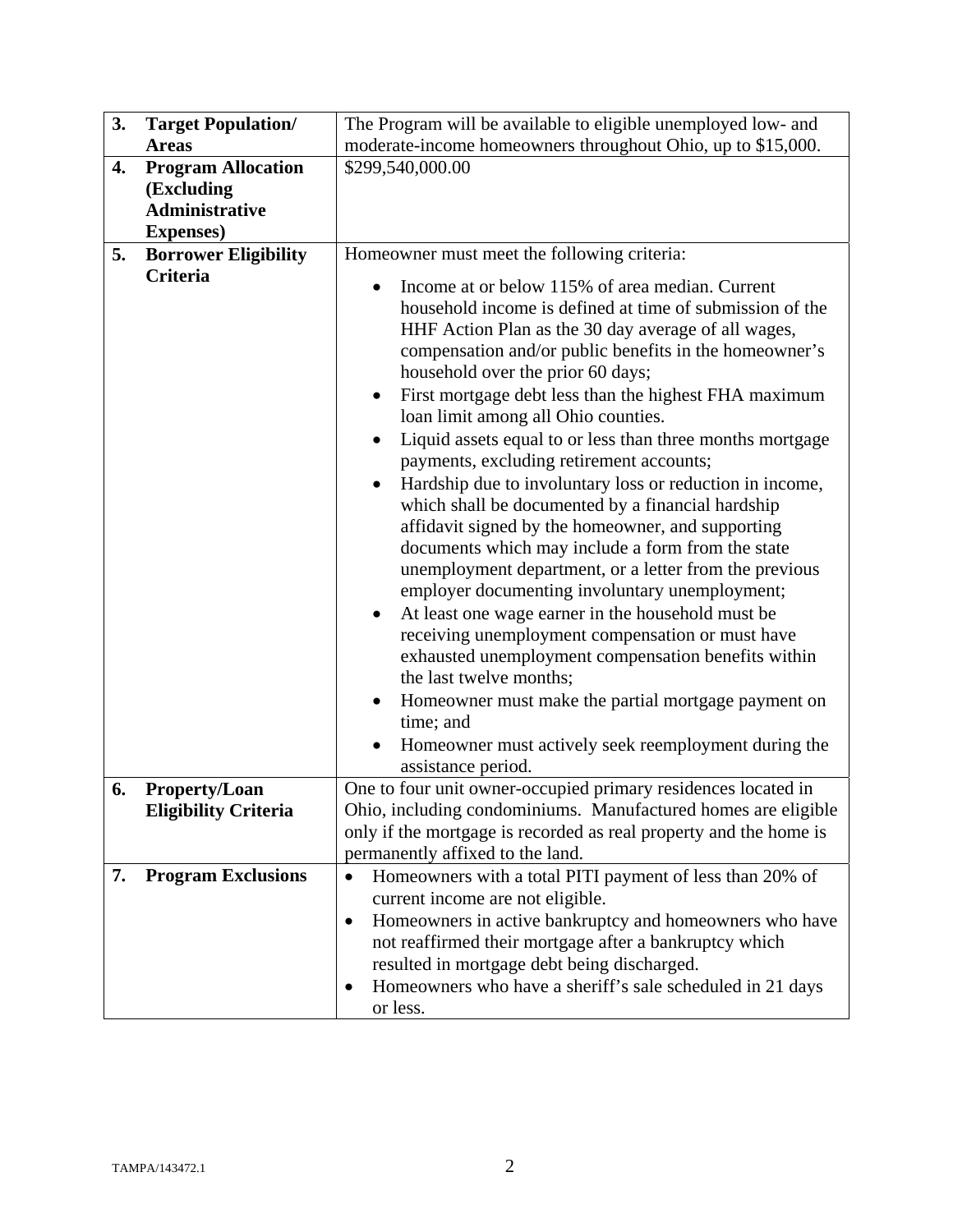| 8. | <b>Structure of</b>                          | Assistance will take the form of a non-recourse, non-amortizing,                    |
|----|----------------------------------------------|-------------------------------------------------------------------------------------|
|    | <b>Assistance</b>                            | zero-percent interest, five-year loan secured by the property and                   |
|    |                                              | repayable only from equity proceeds of a refinance or sale. The                     |
|    |                                              | loan will be recorded as an open-ended subordinate lien. Twenty                     |
|    |                                              | percent of the current loan balance will be forgiven each year on                   |
|    |                                              | the anniversary of the closing, and any remaining balance will be                   |
|    |                                              | forgiven on December 31, 2017. Loan repayments will be                              |
|    |                                              | recycled back into the program and used to provide assistance to                    |
|    |                                              | additional homeowners until December 31, 2017.                                      |
| 9. | <b>Per Household</b>                         | Maximum amount available per homeowner: \$15,000                                    |
|    | <b>Assistance</b>                            | Estimated average assistance provided per homeowner: \$9,390                        |
|    | 10. Duration of Assistance                   | Homeowners may receive assistance up to a maximum of 15                             |
|    |                                              | months. Should a homeowner become reemployed within the 15                          |
|    |                                              | month period, the homeowner may continue receiving assistance                       |
|    |                                              | for up to an additional 2 months after reemployment.                                |
|    | 11. Estimated Number of                      | It is expected that 31,900 households will be assisted under the                    |
|    | Participating                                | Program.                                                                            |
|    | <b>Households</b>                            |                                                                                     |
|    | 12. Program Inception/                       | The Program will begin September 27, 2010 and is expected to                        |
|    | <b>Duration</b>                              | continue until December 31, 2017 or when available funds are                        |
|    |                                              | exhausted.                                                                          |
|    | 13. Program Interactions                     | Homeowners who participate in the Program will work with their                      |
|    | with Other Programs                          | lender/servicer to enter into a modified, affordable loan payment                   |
|    | (e.g. other HFA                              | when the homeowner is re-employed. Homeowners may access                            |
|    | programs)                                    | the Rescue Payment Assistance Program, the Mortgage                                 |
|    |                                              | Modification with Principal Reduction Assistance Program,                           |
|    |                                              | and/or the Short Refinance Program, if approved as part of the                      |
|    |                                              | homeowner's HHF Action Plan. If homeowners are unable to                            |
|    |                                              | sustain homeownership after receiving assistance from the                           |
|    |                                              | Program, they may be approved for the Transitional Assistance                       |
|    |                                              | Program if they have not exhausted their maximum benefit.                           |
|    | 14. Program Interactions                     | The Program may precede the Home Affordable Unemployment                            |
|    | with HAMP                                    | Program (UP) forbearance or may be used to extend it.                               |
|    | 15. Program Leverage<br>with Other Financial | The Program will strongly encourage the lenders/servicers to                        |
|    |                                              | consider waiving late fees or any other expenses that are not paid                  |
|    | <b>Resources</b>                             | to a third party. Lenders/servicers will not be required to match<br>Program funds. |
|    | 16. Qualify as an                            | $\boxtimes$ Yes<br>$\Box$ No                                                        |
|    | Unemployment                                 |                                                                                     |
|    | Program                                      |                                                                                     |
|    |                                              |                                                                                     |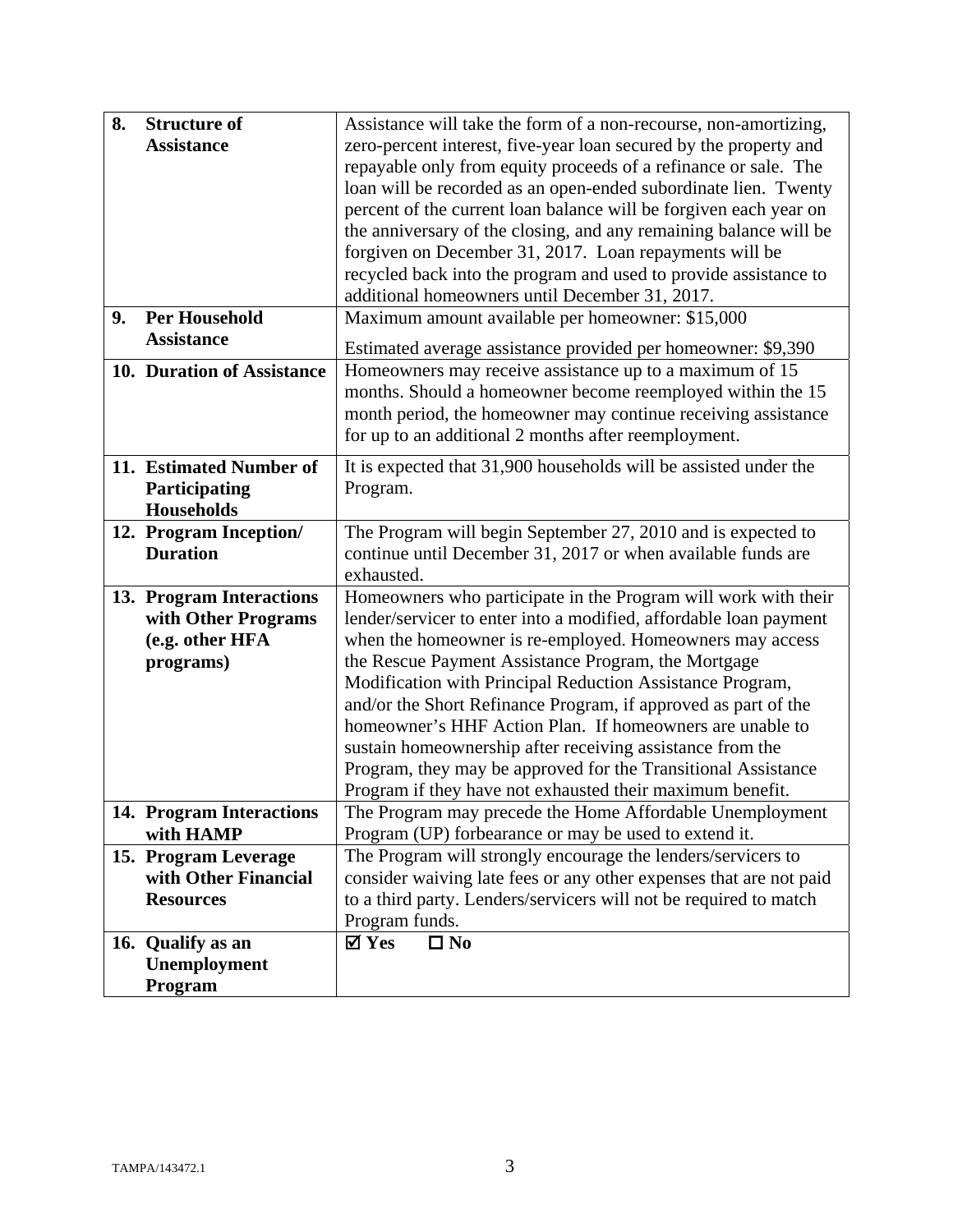## **Ohio Housing Finance Agency (OHFA) Mortgage Modification with Principal Reduction Program Summary Guidelines**

| 1.<br><b>Program Overview</b>                   | The Mortgage Modification with Principal Reduction Program<br>will provide assistance to homeowners who do not qualify for<br>existing loan modification programs due to severe negative<br>equity. Funds will be used to incentivize lenders/servicers to<br>reduce homeowners' mortgage principal balance to the level<br>necessary to achieve a loan modification with a target of 115% of<br>loan to value or less, and to achieve an Affordable Payment for<br>the homeowner. Affordable Monthly Payment is equal to 31% or<br>less of current household income. |
|-------------------------------------------------|-----------------------------------------------------------------------------------------------------------------------------------------------------------------------------------------------------------------------------------------------------------------------------------------------------------------------------------------------------------------------------------------------------------------------------------------------------------------------------------------------------------------------------------------------------------------------|
|                                                 | Lenders/servicers will provide principal forbearance or<br>forgiveness equal to or greater than the Program payment. If<br>principal forgiveness is permissible by the lender/servicer, it must<br>be offered to the homeowner before any principal forbearance<br>could occur and qualify for the Program. This option should<br>increase the number of loan modifications that are approved and<br>will be available to both HAMP-eligible and non-HAMP eligible<br>borrowers.                                                                                      |
|                                                 | Assistance is subject to approval of the homeowner's HHF action<br>plan which is a plan relating solely to TARP funded modification<br>programs that will be developed by a housing counseling agency<br>and approved by OHFA (the "HHF Action Plan"). Homeowners<br>may receive assistance from one or more HHF Programs. The<br>HHF Action Plan will determine type(s) and amount of HHF<br>assistance for each homeowner, up to the maximum total benefit<br>amount for which the homeowner qualifies.                                                             |
| <b>Program Goals</b><br>2.                      | The goals of the Program are to:                                                                                                                                                                                                                                                                                                                                                                                                                                                                                                                                      |
|                                                 | Help homeowners obtain mortgage loan modifications to<br>achieve an affordable monthly loan payment;<br>Reduce the probability of re-default after the loan<br>modification by incentivizing lenders/servicers to include<br>principal reduction as part of a modification when that<br>reduction is necessary to achieve an affordable monthly<br>payment; and<br>Reduce the risk of re-default due to severe negative<br>equity.                                                                                                                                    |
| <b>Target Population/</b><br>3.<br><b>Areas</b> | The Program will be available to eligible low- and moderate-<br>income homeowners throughout Ohio, up to the maximum benefit<br>amount of \$15,000.                                                                                                                                                                                                                                                                                                                                                                                                                   |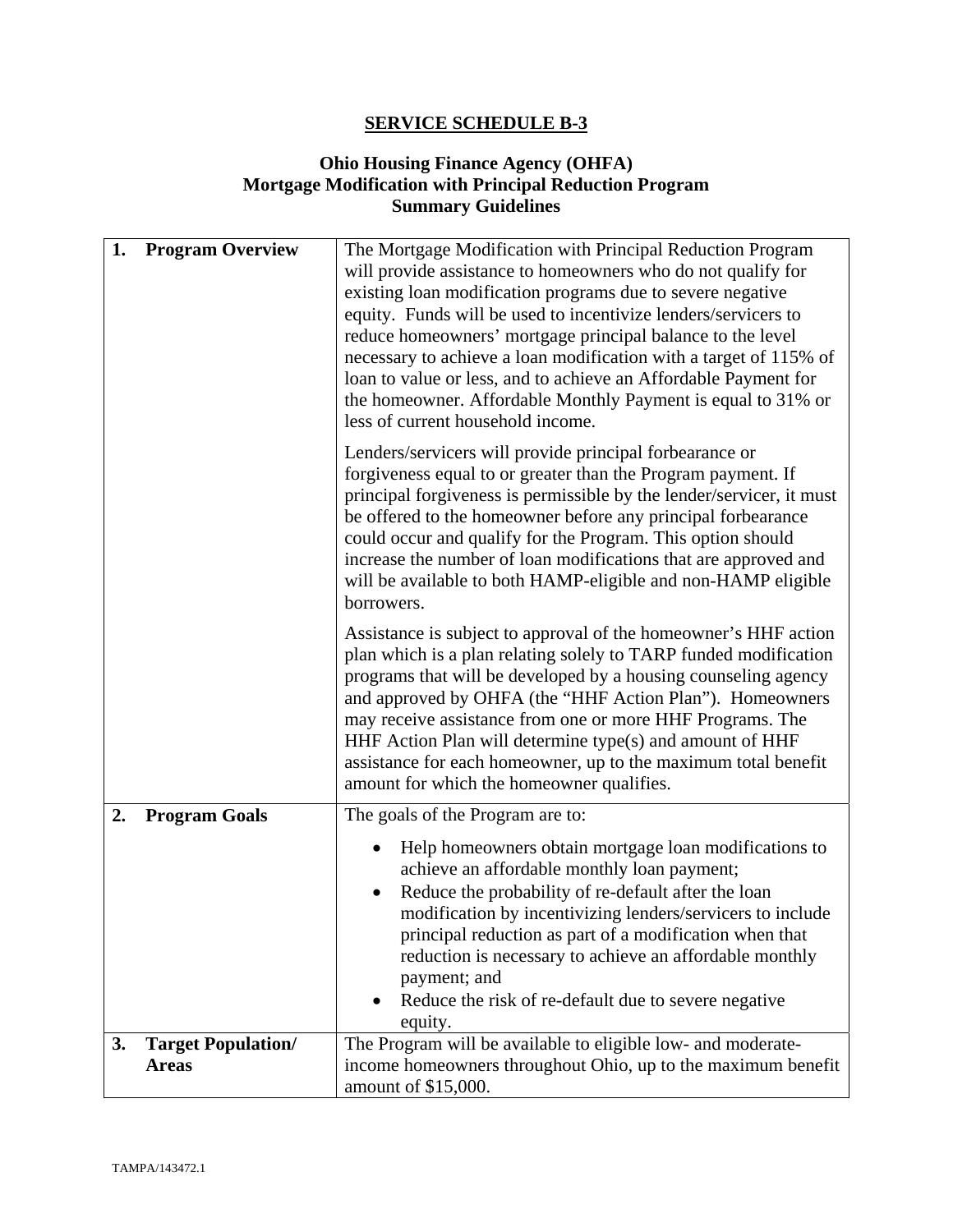| 4. | <b>Program Allocation</b>                           | \$22,717,635.00                                                                                                                                                                                                                                                                                                                                                                                                                                                                                                                                                                                                                                                                                                                                                                                                                                                                                          |
|----|-----------------------------------------------------|----------------------------------------------------------------------------------------------------------------------------------------------------------------------------------------------------------------------------------------------------------------------------------------------------------------------------------------------------------------------------------------------------------------------------------------------------------------------------------------------------------------------------------------------------------------------------------------------------------------------------------------------------------------------------------------------------------------------------------------------------------------------------------------------------------------------------------------------------------------------------------------------------------|
|    | (Excluding                                          |                                                                                                                                                                                                                                                                                                                                                                                                                                                                                                                                                                                                                                                                                                                                                                                                                                                                                                          |
|    | <b>Administrative</b>                               |                                                                                                                                                                                                                                                                                                                                                                                                                                                                                                                                                                                                                                                                                                                                                                                                                                                                                                          |
| 5. | <b>Expenses</b> )<br><b>Borrower Eligibility</b>    | Homeowner must meet the following criteria:                                                                                                                                                                                                                                                                                                                                                                                                                                                                                                                                                                                                                                                                                                                                                                                                                                                              |
|    | Criteria                                            |                                                                                                                                                                                                                                                                                                                                                                                                                                                                                                                                                                                                                                                                                                                                                                                                                                                                                                          |
|    |                                                     | Income at or below 115% of area median. Current<br>household income is defined at time of submission of the<br>HHF Action Plan as the 30 day average of all wages,<br>compensation and/or public benefits in the homeowner's<br>household over the prior 60 days;<br>First mortgage debt less than the highest FHA maximum<br>loan amount among all Ohio counties;<br>Liquid assets equal to or less than three months of<br>$\bullet$<br>mortgage payments;<br>Hardship due to involuntary loss or reduction in income,<br>$\bullet$<br>divorce, disability, or illness resulting in a loss of income<br>or significant medical expenses, which shall be<br>documented in part by a financial hardship affidavit<br>signed by the homeowner; and<br>Homeowner must have been turned down for a loan<br>modification due to the failure of the lender/servicer's Net<br>Present Value (NPV) calculation. |
| 6. | <b>Property/Loan</b><br><b>Eligibility Criteria</b> | One to four unit owner-occupied primary residences located in<br>Ohio, including condominiums. Manufactured homes are eligible<br>only if the mortgage is recorded as real property and the home is<br>permanently affixed to the land.                                                                                                                                                                                                                                                                                                                                                                                                                                                                                                                                                                                                                                                                  |
|    |                                                     | To qualify for modification with principal reduction assistance,<br>must have a loan to value ratio of 115% or more.                                                                                                                                                                                                                                                                                                                                                                                                                                                                                                                                                                                                                                                                                                                                                                                     |
| 7. | <b>Program Exclusions</b>                           | Homeowners currently participating in HAMP are not<br>$\bullet$<br>eligible.<br>Homeowners in active bankruptcy and homeowners who have<br>not reaffirmed their mortgage after a bankruptcy which<br>resulted in mortgage debt being discharged.<br>Homeowners who have a sheriff's sale scheduled in 21 days<br>٠<br>or less.                                                                                                                                                                                                                                                                                                                                                                                                                                                                                                                                                                           |
| 8. | <b>Structure of</b><br><b>Assistance</b>            | Assistance will take the form of a non-recourse, non-amortizing,<br>zero-percent interest, five-year loan secured by the property and<br>repayable only from equity proceeds of a refinance or sale. The<br>loan will be recorded as a subordinate lien. Twenty percent of the<br>loan balance will be forgiven each year on the anniversary of the<br>closing, and any remaining balance will be forgiven on December<br>31, 2017. Loan repayments will be recycled back into the<br>program and used to provide assistance to additional homeowners<br>until December 31, 2017                                                                                                                                                                                                                                                                                                                         |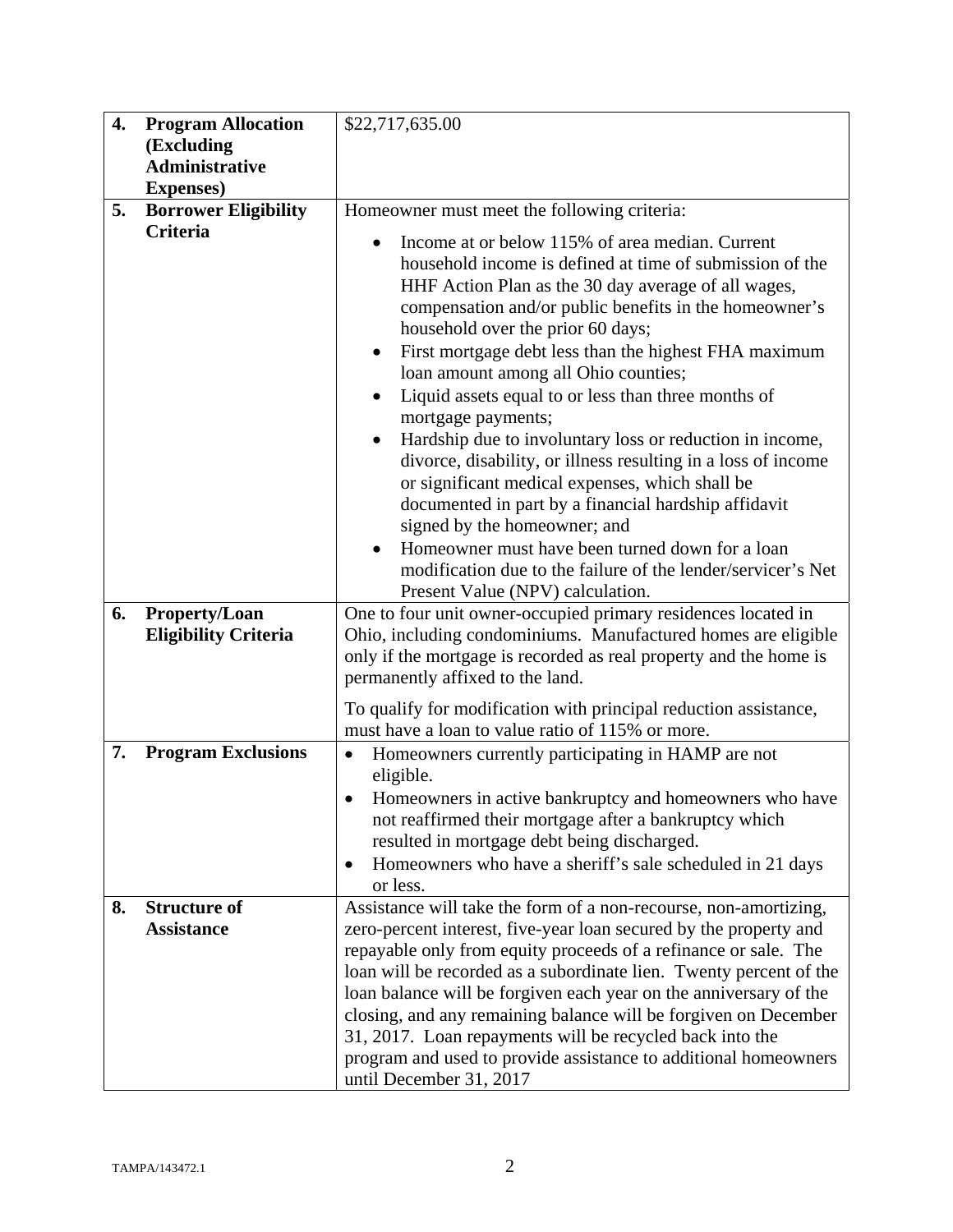| 9. | <b>Per Household</b>                         | Maximum amount available per homeowner: \$15,000                                                                                                                                                                                                                                                                                                                                                            |  |
|----|----------------------------------------------|-------------------------------------------------------------------------------------------------------------------------------------------------------------------------------------------------------------------------------------------------------------------------------------------------------------------------------------------------------------------------------------------------------------|--|
|    | <b>Assistance</b>                            | Estimated average assistance provided per homeowner: \$9,667                                                                                                                                                                                                                                                                                                                                                |  |
|    | 10. Duration of Assistance                   | Assistance will be provided in a one-time lump sum payment to<br>the homeowner's lender/servicer.                                                                                                                                                                                                                                                                                                           |  |
|    | 11. Estimated Number of                      | It is expected that 2,350 homeowners will receive assistance from                                                                                                                                                                                                                                                                                                                                           |  |
|    | Participating                                | the Program.                                                                                                                                                                                                                                                                                                                                                                                                |  |
|    | <b>Households</b>                            |                                                                                                                                                                                                                                                                                                                                                                                                             |  |
|    | 12. Program Inception/<br><b>Duration</b>    | The Program will begin September 27, 2010 and is expected to<br>continue until December 31, 2017 or when available funds are<br>exhausted.                                                                                                                                                                                                                                                                  |  |
|    | 13. Program Interactions                     | Homeowners may access the Rescue Payment Assistance                                                                                                                                                                                                                                                                                                                                                         |  |
|    | with Other Programs                          | Program and/or the Partial Mortgage Payment Assistance                                                                                                                                                                                                                                                                                                                                                      |  |
|    | (e.g. other HFA                              | Program, if approved as part of the homeowner's HHF Action                                                                                                                                                                                                                                                                                                                                                  |  |
|    | programs)                                    | Plan. If homeowners are unable to sustain homeownership after                                                                                                                                                                                                                                                                                                                                               |  |
|    |                                              | receiving assistance under the Program, they may be approved for                                                                                                                                                                                                                                                                                                                                            |  |
|    |                                              | the Transitional Assistance Program if they have not exhausted<br>their maximum benefit.                                                                                                                                                                                                                                                                                                                    |  |
|    | 14. Program Interactions                     | Homeowners will be first screened for eligibility for HAMP                                                                                                                                                                                                                                                                                                                                                  |  |
|    | with HAMP                                    | before being considered for the Program until the expiration of                                                                                                                                                                                                                                                                                                                                             |  |
|    |                                              | HAMP. Homeowners currently participating in HAMP are not                                                                                                                                                                                                                                                                                                                                                    |  |
|    |                                              | eligible.                                                                                                                                                                                                                                                                                                                                                                                                   |  |
|    | 15. Program Leverage<br>with Other Financial | The following modification options leverage other financial<br>resources:                                                                                                                                                                                                                                                                                                                                   |  |
|    | <b>Resources</b>                             | <b>Principal Reduction Matched Assistance (HAMP Eligible)</b>                                                                                                                                                                                                                                                                                                                                               |  |
|    |                                              | Contributions will be made to the homeowner's principal<br>reduction with the goal of reducing the LTV to at least 115%. For<br>every dollar of principal forbearance or forgiveness offered by the<br>lender/servicer, one dollar of Program funds will be contributed.<br>All late fees and other non-out-of-pocket collections costs must<br>be waived by the lender/servicer and cannot be capitalized. |  |
|    |                                              | <b>Principal Reduction Matched Assistance (Non HAMP</b><br>Eligible)                                                                                                                                                                                                                                                                                                                                        |  |
|    |                                              | Contributions will be made to the homeowner's principal<br>reduction with the goal of reducing the LTV. For every dollar of<br>principal forgiveness granted by the lender/servicer, one dollar of<br>Program funds will be contributed. All late fees and other non-<br>out-of-pocket collections costs must be waived by the<br>lender/servicer and cannot be capitalized.                                |  |
|    | 16. Qualify as an                            | $\boxtimes$ No<br>$\Box$ Yes                                                                                                                                                                                                                                                                                                                                                                                |  |
|    | Unemployment                                 |                                                                                                                                                                                                                                                                                                                                                                                                             |  |
|    | Program                                      |                                                                                                                                                                                                                                                                                                                                                                                                             |  |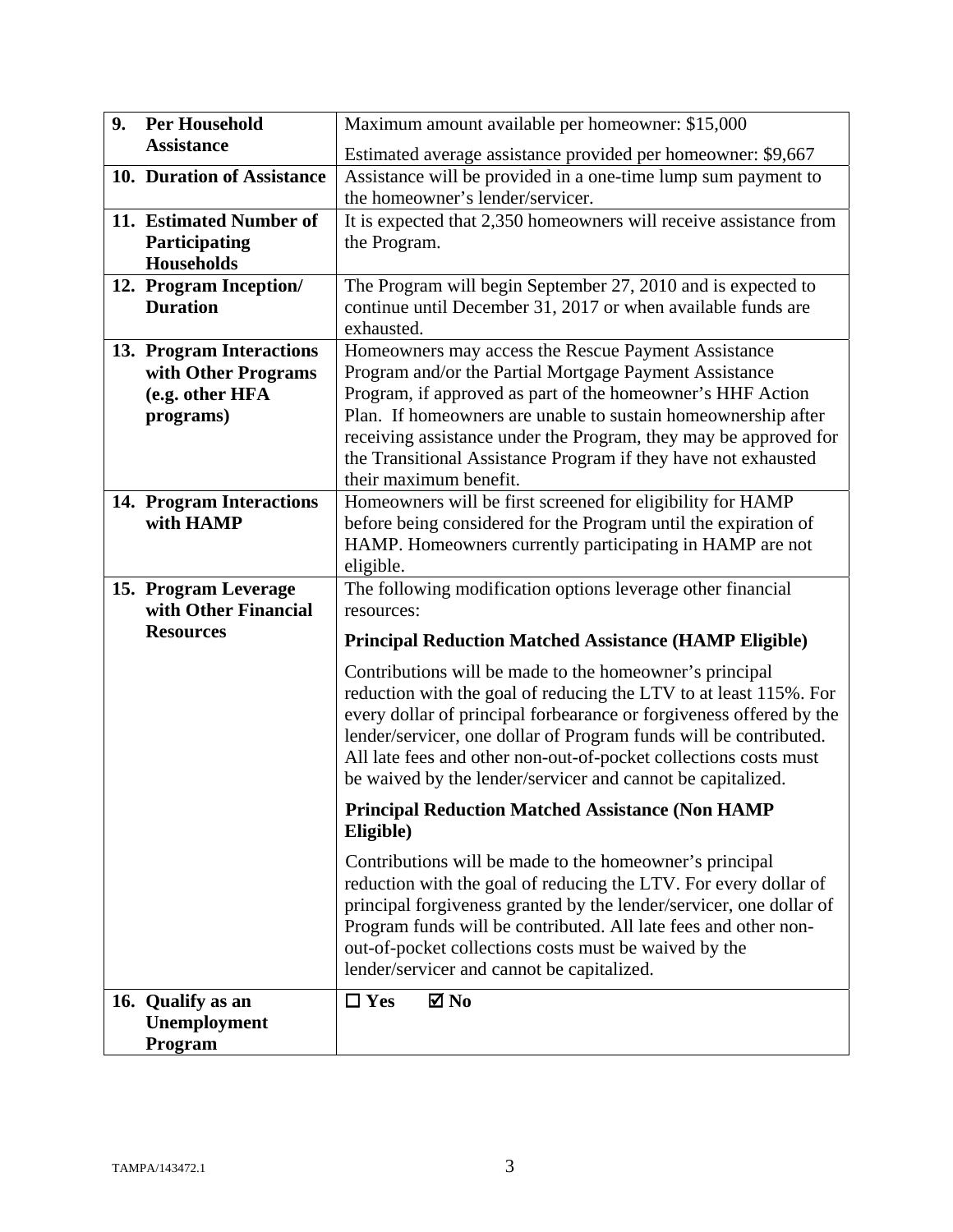## **Ohio Housing Finance Agency (OHFA) Transition Assistance Program Summary Guidelines**

| 1. | <b>Program Overview</b>                                  | The Transition Assistance Program will assist homeowners whose<br>current mortgage payment exceeds the Affordable Monthly                                                                                                                                                                                                                                                                                                                                                                                 |  |
|----|----------------------------------------------------------|-----------------------------------------------------------------------------------------------------------------------------------------------------------------------------------------------------------------------------------------------------------------------------------------------------------------------------------------------------------------------------------------------------------------------------------------------------------------------------------------------------------|--|
|    |                                                          | Payment, and/or who must relocate to gain meaningful<br>employment. Affordable Monthly Payment is equal to 31% or<br>less of current household income.                                                                                                                                                                                                                                                                                                                                                    |  |
|    |                                                          | The Program requires the lender/servicer to consider a Short Sale<br>or Deed-In-Lieu option and waive any rights to deficiency<br>judgments.                                                                                                                                                                                                                                                                                                                                                              |  |
|    |                                                          | The Program allows an incentive to the lender/servicer and a<br>stipend to borrowers to relocate while leaving the property in<br>saleable condition.                                                                                                                                                                                                                                                                                                                                                     |  |
|    |                                                          | Assistance is subject to approval of the homeowner's HHF action<br>plan which is a plan relating solely to TARP funded modification<br>programs that will be developed by a housing counseling agency<br>and approved by OHFA (the "HHF Action Plan"). Homeowners<br>may receive assistance from one or more HHF Programs. The<br>HHF Action Plan will determine type(s) and amount of HHF<br>assistance for each homeowner, up to the maximum total benefit<br>amount for which the homeowner qualifies. |  |
| 2. | <b>Program Goals</b>                                     | To allow homeowners to achieve a "graceful exit" from their<br>current situation and avoid foreclosure.                                                                                                                                                                                                                                                                                                                                                                                                   |  |
| 3. | <b>Target Population/</b>                                | The Program will be available to eligible low- and moderate-                                                                                                                                                                                                                                                                                                                                                                                                                                              |  |
|    | <b>Areas</b>                                             | income homeowners throughout Ohio, up to the maximum benefit<br>amount of \$15,000.                                                                                                                                                                                                                                                                                                                                                                                                                       |  |
| 4. | <b>Program Allocation</b>                                | \$18,013,462.00                                                                                                                                                                                                                                                                                                                                                                                                                                                                                           |  |
|    | (Excluding<br><b>Administrative</b><br><b>Expenses</b> ) |                                                                                                                                                                                                                                                                                                                                                                                                                                                                                                           |  |
| 5. | <b>Borrower Eligibility</b>                              | Homeowner must meet the following criteria:                                                                                                                                                                                                                                                                                                                                                                                                                                                               |  |
|    | <b>Criteria</b>                                          | Income at or below 115% of area median. Current<br>household income is defined at time of submission of the<br>HHF Action Plan as the 30 day average of all wages,<br>compensation and/or public benefits in the homeowner's<br>household over the prior 60 days;<br>First mortgage debt less than the highest FHA maximum<br>$\bullet$<br>loan amount among all Ohio counties;<br>Liquid assets equal to or less than three months of<br>mortgage payments;                                              |  |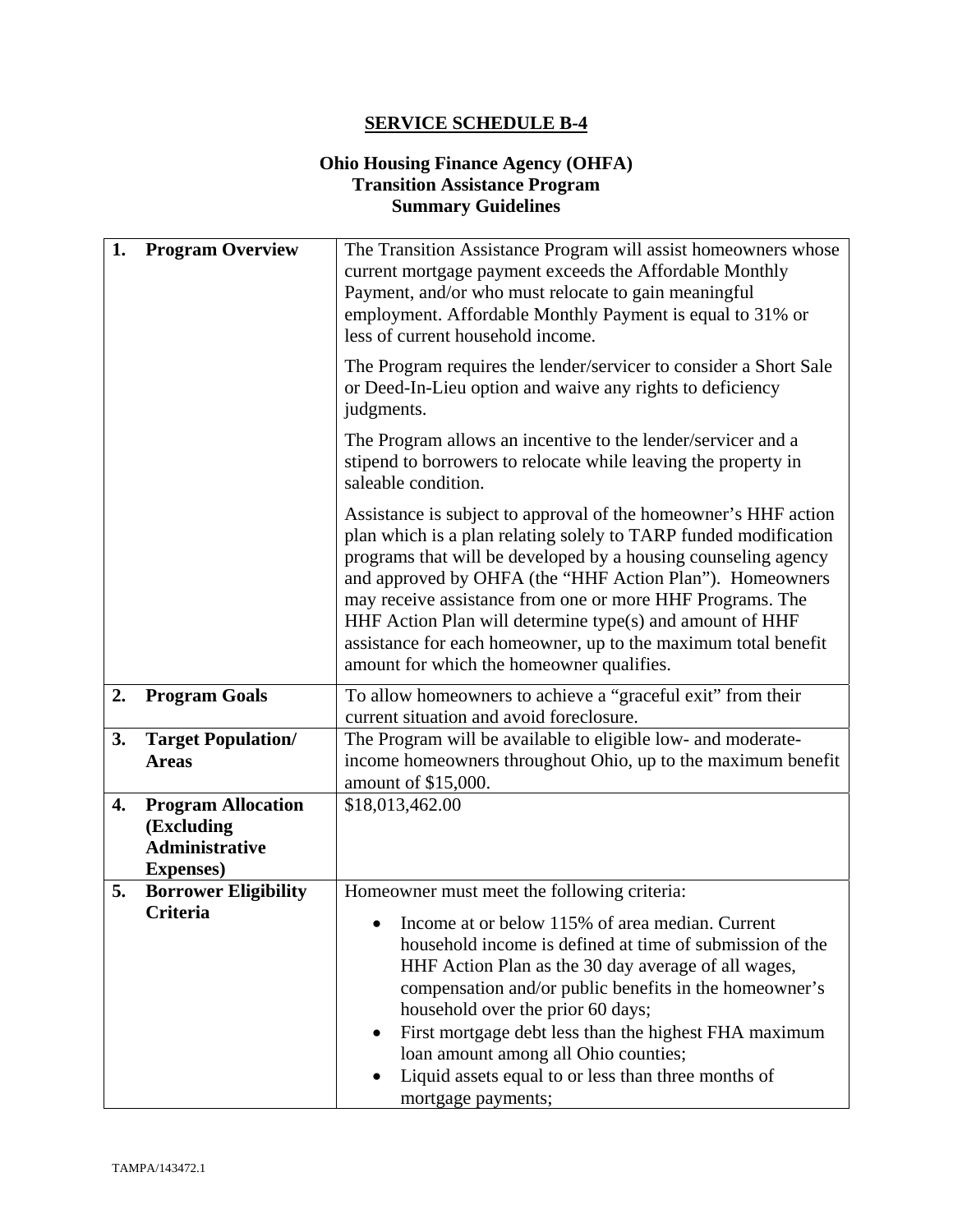|    |                             | Hardship due to involuntary loss or reduction in income,<br>divorce, disability, or illness resulting in a loss of income<br>or significant medical expenses, which shall be<br>documented in part by a financial hardship affidavit<br>signed by the homeowner; and<br>Homeowners who must relocate for employment should<br>$\bullet$<br>meet the requirements of IRS Publication 521 which states<br>"the new main job is at least 50 miles farther from former<br>residence than old main job." The new residence must be<br>located in the United States of America, except for active<br>duty military personnel.                                                                                                                                                                                                      |  |
|----|-----------------------------|------------------------------------------------------------------------------------------------------------------------------------------------------------------------------------------------------------------------------------------------------------------------------------------------------------------------------------------------------------------------------------------------------------------------------------------------------------------------------------------------------------------------------------------------------------------------------------------------------------------------------------------------------------------------------------------------------------------------------------------------------------------------------------------------------------------------------|--|
| 6. | Property/Loan               | One to four unit owner-occupied primary residences located in                                                                                                                                                                                                                                                                                                                                                                                                                                                                                                                                                                                                                                                                                                                                                                |  |
|    | <b>Eligibility Criteria</b> | Ohio, including condominiums. Both HAMP and non-HAMP                                                                                                                                                                                                                                                                                                                                                                                                                                                                                                                                                                                                                                                                                                                                                                         |  |
|    |                             | eligible loans will be considered for the Program. Manufactured                                                                                                                                                                                                                                                                                                                                                                                                                                                                                                                                                                                                                                                                                                                                                              |  |
|    |                             | homes are eligible only if the mortgage is recorded as real<br>property and the home is permanently affixed to the land.                                                                                                                                                                                                                                                                                                                                                                                                                                                                                                                                                                                                                                                                                                     |  |
| 7. | <b>Program Exclusions</b>   | If net sales proceeds of the sale of the home are sufficient to<br>$\bullet$                                                                                                                                                                                                                                                                                                                                                                                                                                                                                                                                                                                                                                                                                                                                                 |  |
|    |                             | pay off the mortgage balance, the borrower is not eligible for                                                                                                                                                                                                                                                                                                                                                                                                                                                                                                                                                                                                                                                                                                                                                               |  |
|    |                             | assistance.                                                                                                                                                                                                                                                                                                                                                                                                                                                                                                                                                                                                                                                                                                                                                                                                                  |  |
|    |                             | Homeowners in active bankruptcy and homeowners who have                                                                                                                                                                                                                                                                                                                                                                                                                                                                                                                                                                                                                                                                                                                                                                      |  |
|    |                             | not reaffirmed their mortgage after a bankruptcy which                                                                                                                                                                                                                                                                                                                                                                                                                                                                                                                                                                                                                                                                                                                                                                       |  |
|    |                             | resulted in mortgage debt being discharged.                                                                                                                                                                                                                                                                                                                                                                                                                                                                                                                                                                                                                                                                                                                                                                                  |  |
|    |                             | Homeowners who have a sheriff's sale scheduled in 21 days<br>or less.                                                                                                                                                                                                                                                                                                                                                                                                                                                                                                                                                                                                                                                                                                                                                        |  |
| 8. | <b>Structure of</b>         | Assistance will not be structured as a loan.                                                                                                                                                                                                                                                                                                                                                                                                                                                                                                                                                                                                                                                                                                                                                                                 |  |
|    | <b>Assistance</b>           |                                                                                                                                                                                                                                                                                                                                                                                                                                                                                                                                                                                                                                                                                                                                                                                                                              |  |
| 9. | <b>Per Household</b>        | Maximum amount available per homeowner: \$15,000                                                                                                                                                                                                                                                                                                                                                                                                                                                                                                                                                                                                                                                                                                                                                                             |  |
|    | <b>Assistance</b>           | Estimated average assistance provided per homeowner: \$3,676                                                                                                                                                                                                                                                                                                                                                                                                                                                                                                                                                                                                                                                                                                                                                                 |  |
|    | 10. Duration of Assistance  | Assistance is in the form of a one-time payment, and could                                                                                                                                                                                                                                                                                                                                                                                                                                                                                                                                                                                                                                                                                                                                                                   |  |
|    |                             | consist of:                                                                                                                                                                                                                                                                                                                                                                                                                                                                                                                                                                                                                                                                                                                                                                                                                  |  |
|    |                             | A \$3,000 payment to the lender/servicer, \$1,500 of which<br>will be passed through to the borrower, and \$1,500 of<br>which will be an inducement to the servicer.<br>Payments will also be made to secondary lien holders, if<br>any, in the amount of 10% of the second lien balance, up<br>to \$2,500, if a recordable "Satisfaction of Lien" is issued<br>and they agree not to pursue a deficiency judgment for any<br>remaining balance.<br>Homeowners will receive relocation assistance up to<br>$\bullet$<br>\$1,500, passed through from the lender/servicer, which<br>will be paid as a reduction from net proceeds at a real<br>estate closing on a short sale or as funds from the servicer<br>in a deed-in-lieu situation. Relocation assistance will be<br>conditional on the homeowner leaving the home in |  |
|    |                             |                                                                                                                                                                                                                                                                                                                                                                                                                                                                                                                                                                                                                                                                                                                                                                                                                              |  |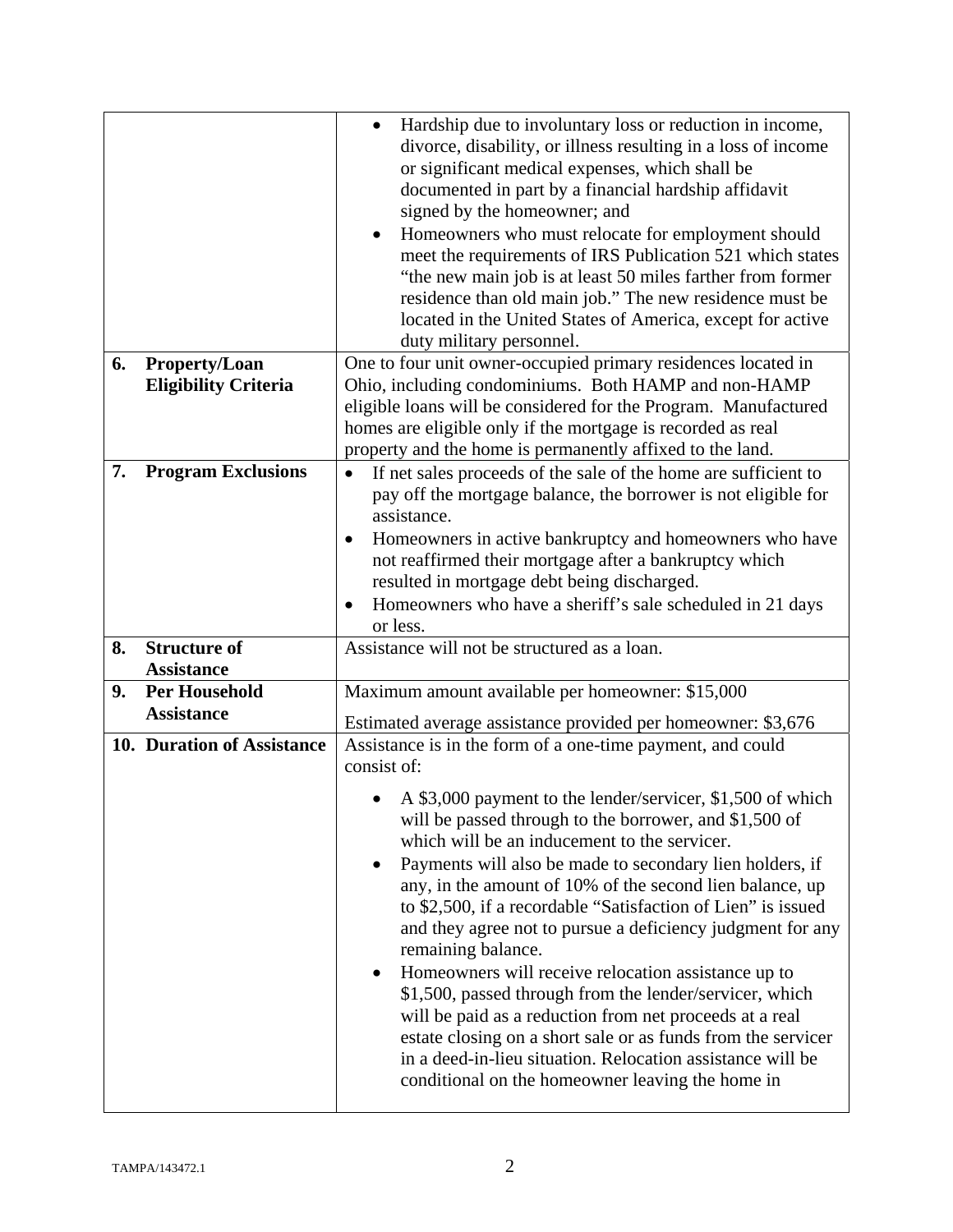|                                                                                 | "broom swept" condition. The lender/servicer is<br>responsible for inspection.                                                                                                                                                                                                                                                                                                                                                                    |  |
|---------------------------------------------------------------------------------|---------------------------------------------------------------------------------------------------------------------------------------------------------------------------------------------------------------------------------------------------------------------------------------------------------------------------------------------------------------------------------------------------------------------------------------------------|--|
|                                                                                 | No payments may be made to the lender/servicer until a short<br>sale, or deed-in-lieu agreement is executed.                                                                                                                                                                                                                                                                                                                                      |  |
| 11. Estimated Number of<br>Participating<br><b>Households</b>                   | It is expected that 4,900 households will be assisted under the<br>Program.                                                                                                                                                                                                                                                                                                                                                                       |  |
| 12. Program Inception/<br><b>Duration</b>                                       | The Program will begin September 27, 2010 and is expected to<br>continue until December 31, 2017 or when available funds are<br>exhausted.                                                                                                                                                                                                                                                                                                        |  |
| 13. Program Interactions<br>with Other Programs<br>(e.g. other HFA<br>programs) | Homeowners may have previously received assistance from the<br>Rescue Payment Assistance Program and/or the Mortgage<br>Modification with Principal Reduction Program prior to using the<br>Program. Homeowners may have previously received or may<br>currently receive assistance from the Partial Mortgage Payment<br>Assistance Program. Homeowners may be approved for<br>assistance under the Program only if they have not exhausted their |  |
| 14. Program Interactions<br>with HAMP                                           | maximum benefit.<br>HAFA may not be combined with any element of the Program.<br>The homeowner must first apply for HAFA and either be denied<br>or have no response from the lender/servicer within 30 days to be<br>eligible for the Program.                                                                                                                                                                                                   |  |
| 15. Program Leverage<br>with Other Financial<br><b>Resources</b>                | Lenders/servicers must agree to release homeowners from future<br>obligations or judgments as part of the process of approving a<br>short sale, cash for keys, or deed-in-lieu agreement. First and<br>second mortgage holders must accept less than full payoff.                                                                                                                                                                                 |  |
| 16. Qualify as an<br><b>Unemployment</b><br>Program                             | $\boxtimes$ No<br>$\Box$ Yes                                                                                                                                                                                                                                                                                                                                                                                                                      |  |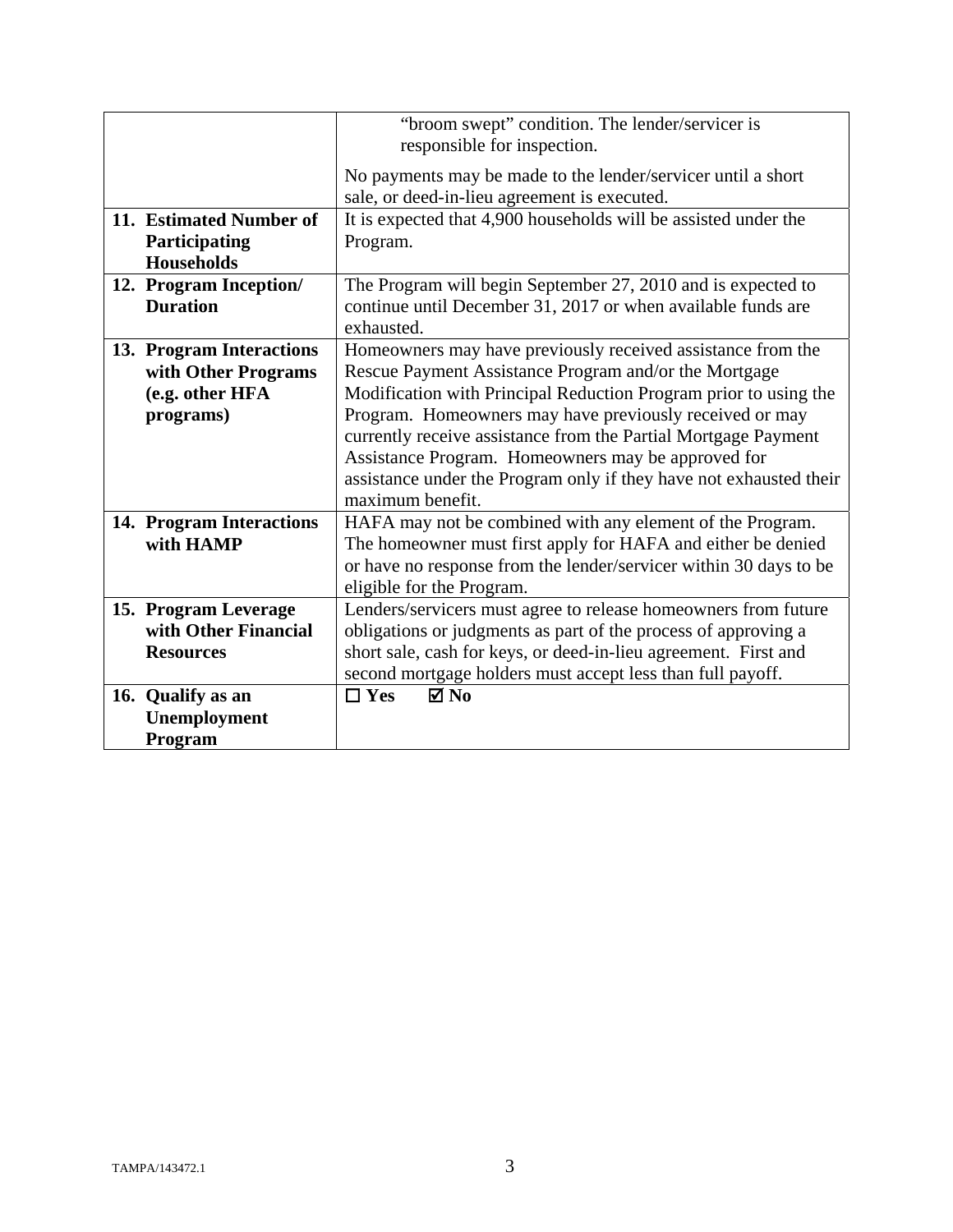#### **Ohio Housing Finance Agency (OHFA) Short Refinance Program Summary Guidelines**

| 1. | <b>Program Overview</b>   | The Short Refinance Program will provide funds to                                                                                     |  |
|----|---------------------------|---------------------------------------------------------------------------------------------------------------------------------------|--|
|    |                           | lenders/servicers on behalf of homeowners who wish to refinance                                                                       |  |
|    |                           | to a new mortgage loan in order to lower their monthly payment.                                                                       |  |
|    |                           | Funds will be used to reduce the principal balance of                                                                                 |  |
|    |                           | homeowner's mortgage, which will incentivize lenders/servicers                                                                        |  |
|    |                           | to match the Program payment in the form of principal                                                                                 |  |
|    |                           | forgiveness to, in the aggregate, reduce homeowner's mortgage<br>principal balance to the level necessary to qualify for a refinance, |  |
|    |                           | with a target of 95 percent to 100 percent combined loan-to-value                                                                     |  |
|    |                           | ratio. The resulting refinance should result in an affordable                                                                         |  |
|    |                           | monthly payment, including all subordinate mortgage loans,                                                                            |  |
|    |                           | lower than 31 percent of their gross income. The mortgage                                                                             |  |
|    |                           | refinance will be originated by the homeowner's lender, and                                                                           |  |
|    |                           | homeowners must qualify under their lender's underwriting                                                                             |  |
|    |                           | guidelines.                                                                                                                           |  |
|    |                           | Lenders/servicers will provide principal forgiveness equal to or                                                                      |  |
|    |                           | greater than the Program payment. This option is available to                                                                         |  |
|    |                           | homeowners who are current on their mortgage, employed, and                                                                           |  |
|    |                           | have good credit history.                                                                                                             |  |
|    |                           | Assistance is subject to approval of the homeowner's HHF action                                                                       |  |
|    |                           | plan which is a plan relating solely to TARP funded modification                                                                      |  |
|    |                           | programs that will be developed by a housing counseling agency                                                                        |  |
|    |                           | and approved by OHFA (the "HHF Action Plan"). Homeowners                                                                              |  |
|    |                           | may receive assistance from one or more HHF Programs. The                                                                             |  |
|    |                           | HHF Action Plan will determine type(s) and amount of HHF<br>assistance for each homeowner, up to the maximum total benefit            |  |
|    |                           | amount for which the homeowner qualifies.                                                                                             |  |
|    |                           |                                                                                                                                       |  |
| 2. | <b>Program Goals</b>      | The goals of the Program are to:                                                                                                      |  |
|    |                           | Help homeowners obtain mortgage loan refinances to                                                                                    |  |
|    |                           | lower their monthly loan payment;                                                                                                     |  |
|    |                           | Provide assistance to homeowners who may not be                                                                                       |  |
|    |                           | eligible for a traditional modification but cannot refinance                                                                          |  |
|    |                           | due to a decline in their home's value; and                                                                                           |  |
| 3. | <b>Target Population/</b> | Reduce the number of homeowners with negative equity.<br>The Program will be available to eligible low- and moderate-                 |  |
|    | <b>Areas</b>              | income homeowners throughout Ohio, up to the maximum benefit                                                                          |  |
|    |                           | amount of \$15,000.                                                                                                                   |  |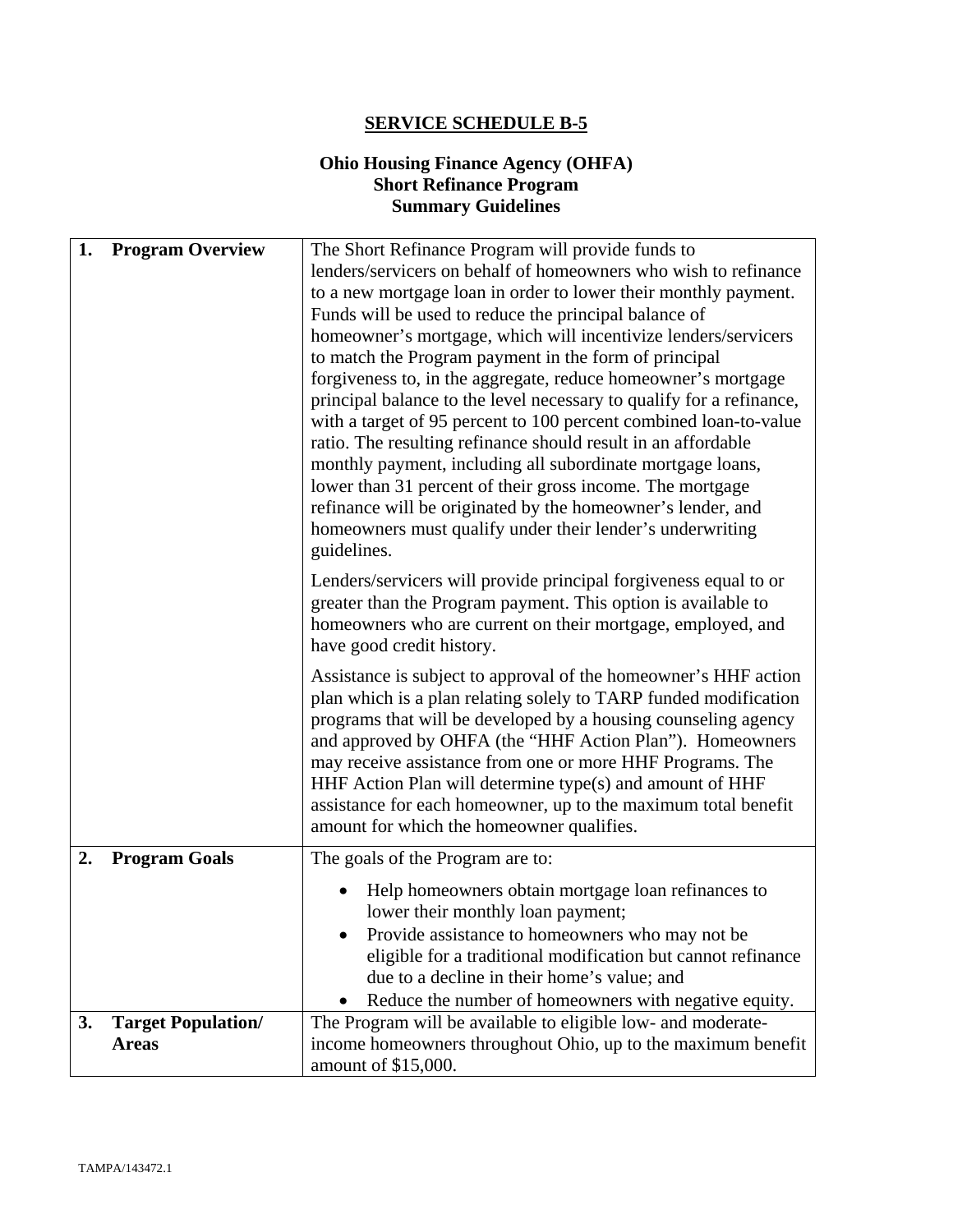| 4. | <b>Program Allocation</b>                                     | \$50,000,000.00                                                                                                                                                                                                                                                                                                                                                                                                                                                                                                                                                                                                                                                                                                                                                                                                                             |  |
|----|---------------------------------------------------------------|---------------------------------------------------------------------------------------------------------------------------------------------------------------------------------------------------------------------------------------------------------------------------------------------------------------------------------------------------------------------------------------------------------------------------------------------------------------------------------------------------------------------------------------------------------------------------------------------------------------------------------------------------------------------------------------------------------------------------------------------------------------------------------------------------------------------------------------------|--|
|    | (Excluding                                                    |                                                                                                                                                                                                                                                                                                                                                                                                                                                                                                                                                                                                                                                                                                                                                                                                                                             |  |
|    | <b>Administrative</b>                                         |                                                                                                                                                                                                                                                                                                                                                                                                                                                                                                                                                                                                                                                                                                                                                                                                                                             |  |
| 5. | <b>Expenses</b> )                                             |                                                                                                                                                                                                                                                                                                                                                                                                                                                                                                                                                                                                                                                                                                                                                                                                                                             |  |
|    | <b>Borrower Eligibility</b><br>Criteria                       | Homeowner must meet the following criteria:                                                                                                                                                                                                                                                                                                                                                                                                                                                                                                                                                                                                                                                                                                                                                                                                 |  |
|    |                                                               | Income at or below 115% of area median. Current<br>household income is defined at time of submission of the<br>HHF Action Plan as the 30 day average of all wages,<br>compensation and/or public benefits in the homeowner's<br>household over the prior 60 days;<br>First mortgage debt less than the highest FHA maximum<br>loan amount among all Ohio counties;<br>Liquid assets equal to or less than three months of<br>$\bullet$<br>mortgage payments;<br>Hardship due to involuntary loss or reduction in income,<br>$\bullet$<br>divorce, disability, or illness resulting in a loss of income<br>or significant medical expenses, which shall be<br>documented in part by a financial hardship affidavit<br>signed by the homeowner; and<br>Homeowners must qualify for refinance under their<br>lender's underwriting guidelines. |  |
| 6. | Property/Loan                                                 | One to four unit owner-occupied primary residences located in                                                                                                                                                                                                                                                                                                                                                                                                                                                                                                                                                                                                                                                                                                                                                                               |  |
|    | <b>Eligibility Criteria</b>                                   | Ohio, including condominiums. Manufactured homes are eligible<br>only if the mortgage is recorded as real property and the home is<br>permanently affixed to the land.<br>To qualify for short refinance assistance, must have a loan to<br>value ratio of 100% or more.                                                                                                                                                                                                                                                                                                                                                                                                                                                                                                                                                                    |  |
| 7. | <b>Program Exclusions</b>                                     | Homeowners in active bankruptcy and homeowners who have<br>$\bullet$                                                                                                                                                                                                                                                                                                                                                                                                                                                                                                                                                                                                                                                                                                                                                                        |  |
|    |                                                               | not reaffirmed their mortgage after a bankruptcy which                                                                                                                                                                                                                                                                                                                                                                                                                                                                                                                                                                                                                                                                                                                                                                                      |  |
|    |                                                               | resulted in mortgage debt being discharged.                                                                                                                                                                                                                                                                                                                                                                                                                                                                                                                                                                                                                                                                                                                                                                                                 |  |
|    |                                                               | Homeowners who have a sheriff's sale scheduled in 21 days<br>$\bullet$                                                                                                                                                                                                                                                                                                                                                                                                                                                                                                                                                                                                                                                                                                                                                                      |  |
|    |                                                               | or less.<br>Homeowners who do not qualify under their lender's<br>$\bullet$                                                                                                                                                                                                                                                                                                                                                                                                                                                                                                                                                                                                                                                                                                                                                                 |  |
|    |                                                               | underwriting guidelines.                                                                                                                                                                                                                                                                                                                                                                                                                                                                                                                                                                                                                                                                                                                                                                                                                    |  |
| 8. | <b>Structure of</b>                                           | Assistance will not be structured as a loan.                                                                                                                                                                                                                                                                                                                                                                                                                                                                                                                                                                                                                                                                                                                                                                                                |  |
|    | <b>Assistance</b>                                             |                                                                                                                                                                                                                                                                                                                                                                                                                                                                                                                                                                                                                                                                                                                                                                                                                                             |  |
| 9. | <b>Per Household</b>                                          | Maximum amount available per homeowner: \$15,000                                                                                                                                                                                                                                                                                                                                                                                                                                                                                                                                                                                                                                                                                                                                                                                            |  |
|    | <b>Assistance</b>                                             | Estimated average assistance provided per homeowner: \$7,692                                                                                                                                                                                                                                                                                                                                                                                                                                                                                                                                                                                                                                                                                                                                                                                |  |
|    | 10. Duration of Assistance                                    | Assistance will be provided in a one-time lump sum payment to                                                                                                                                                                                                                                                                                                                                                                                                                                                                                                                                                                                                                                                                                                                                                                               |  |
|    |                                                               | the homeowner's lender/servicer.                                                                                                                                                                                                                                                                                                                                                                                                                                                                                                                                                                                                                                                                                                                                                                                                            |  |
|    | 11. Estimated Number of<br>Participating<br><b>Households</b> | It is expected that 6,500 homeowners will receive assistance from<br>the Program.                                                                                                                                                                                                                                                                                                                                                                                                                                                                                                                                                                                                                                                                                                                                                           |  |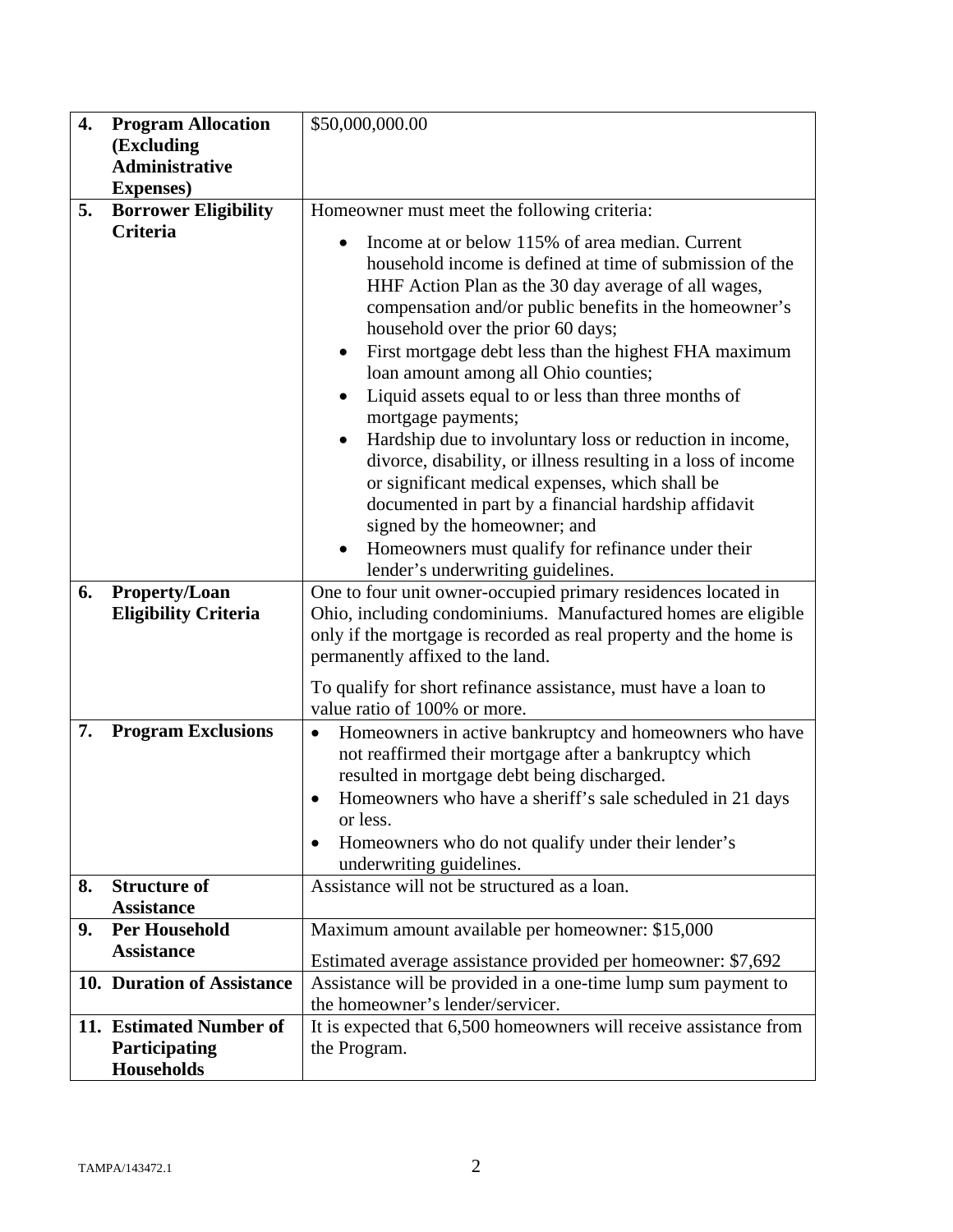|                   | 12. Program Inception/   | The Program will begin January 1, 2011 and is expected to                                                                                                                                                                                                                    |  |  |
|-------------------|--------------------------|------------------------------------------------------------------------------------------------------------------------------------------------------------------------------------------------------------------------------------------------------------------------------|--|--|
| <b>Duration</b>   |                          | continue until December 31, 2017 or when available funds are                                                                                                                                                                                                                 |  |  |
|                   |                          | exhausted.                                                                                                                                                                                                                                                                   |  |  |
|                   | 13. Program Interactions | Homeowners may access the Partial Mortgage Payment                                                                                                                                                                                                                           |  |  |
|                   | with Other Programs      | Assistance Program prior to receiving a Short Refinance, if                                                                                                                                                                                                                  |  |  |
|                   | (e.g. other HFA          | approved by the homeowner's HHF Action Plan. Homeowners                                                                                                                                                                                                                      |  |  |
|                   | programs)                | may access any HHF Program if the homeowner qualifies and                                                                                                                                                                                                                    |  |  |
|                   |                          | needs assistance after receiving Short Refinance assistance, if                                                                                                                                                                                                              |  |  |
|                   |                          | they have not exhausted their maximum benefit.                                                                                                                                                                                                                               |  |  |
|                   | 14. Program Interactions | Homeowners participating in HAMP may be eligible for Short                                                                                                                                                                                                                   |  |  |
|                   | with HAMP                | Refinance assistance if they qualify for a refinance under their<br>lender's underwriting guidelines.                                                                                                                                                                        |  |  |
|                   |                          |                                                                                                                                                                                                                                                                              |  |  |
|                   | 15. Program Leverage     | To leverage other financial resources, contributions will be made                                                                                                                                                                                                            |  |  |
|                   | with Other Financial     | to the homeowner's lender/servicer to reduce the mortgage                                                                                                                                                                                                                    |  |  |
|                   | <b>Resources</b>         | principal balance to at least 100 percent loan-to-value. For every<br>dollar of principal reduction offered by the lender/servicer, one<br>dollar of Program funds will be contributed. All late fees and<br>other non-out-of-pocket collections costs must be waived by the |  |  |
|                   |                          |                                                                                                                                                                                                                                                                              |  |  |
|                   |                          |                                                                                                                                                                                                                                                                              |  |  |
|                   |                          |                                                                                                                                                                                                                                                                              |  |  |
|                   |                          | lender/servicer and cannot be capitalized.                                                                                                                                                                                                                                   |  |  |
| 16. Qualify as an |                          | $\boxtimes$ No<br>$\Box$ Yes                                                                                                                                                                                                                                                 |  |  |
|                   | Unemployment             |                                                                                                                                                                                                                                                                              |  |  |
|                   |                          |                                                                                                                                                                                                                                                                              |  |  |
| Program           |                          |                                                                                                                                                                                                                                                                              |  |  |